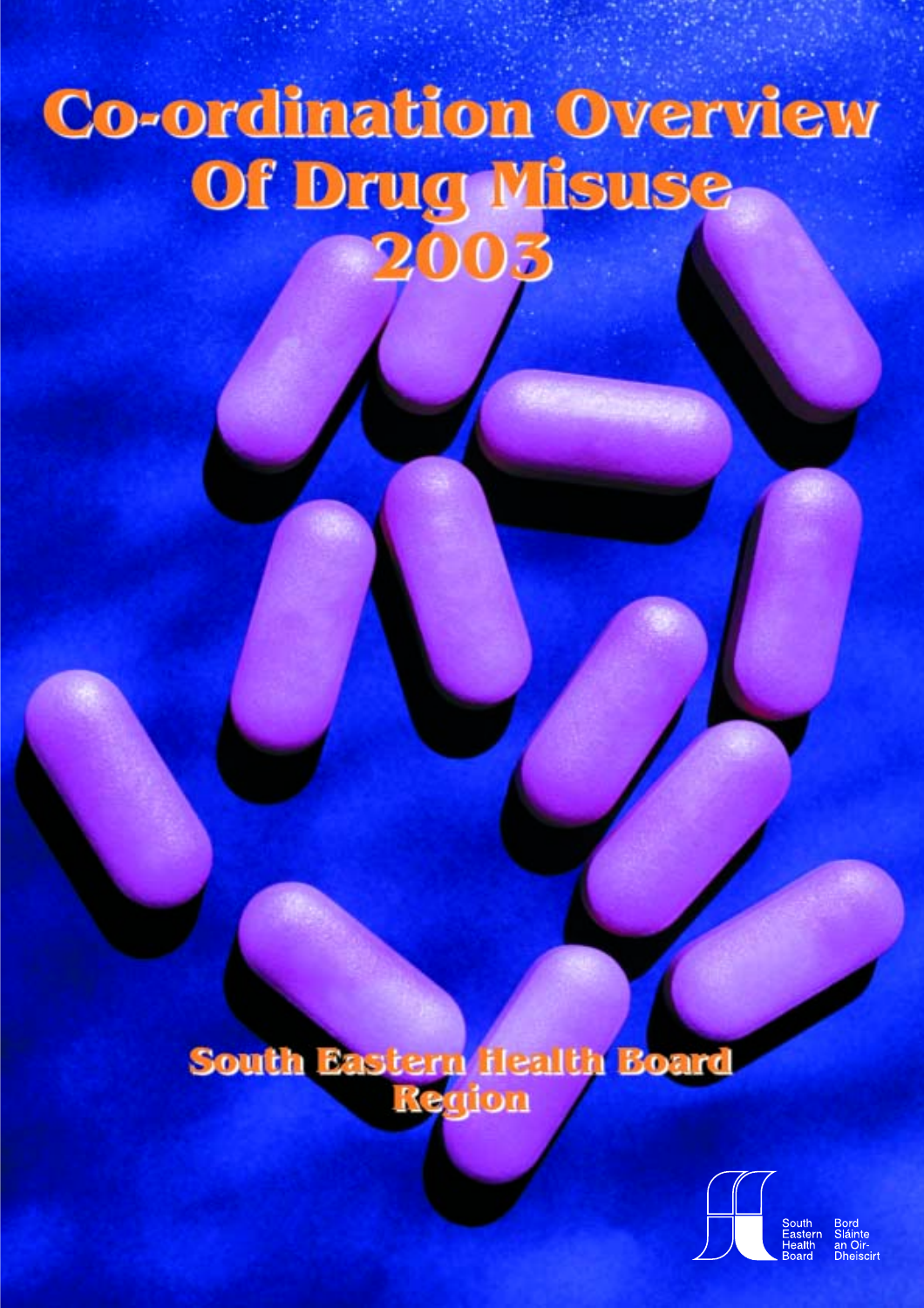## **INTRODUCTION**

Welcome to the 2003 Data Co-ordination Overview and as in previous years the report gives an outline of alcohol/drug related data collected during the year.

The report refers to persons who attended the various treatment services, both statutory and voluntary within the South Eastern Health Board region for alcohol and/or drug misuse. The main sources of data are the counsellors in the South Eastern Health Board treatment services, both voluntary and voluntary residential services and the drug treatment clinics. Data is also included from the general hospitals within the Region, the Probation & Welfare Services, Community Based Drug Initiatives and the Gardai.

## *2003 Developments*

- 1. There was full year reporting from the Cornmarket Project, Wexford. Therefore, under normal circumstance an increase in the number of Wexford clients would be expected but in this case any increase could be offset against the lack of staff resources for the South Eastern Health Board treatment services in Wexford for three quarters of the year due to retirements and illness. Currently all vacant posts in Wexford are filled.
- 2. There was also reporting from an additional Community Based Drug Initiative for November and December in Carrick-on-Suir, Co. Tipperary.
- 3. A Department of Psychiatry for Carlow and Kilkenny was opened in St. Luke's Hospital, Kilkenny.
- 4. A liaison counsellor was appointed to Waterford Regional Hospital in October 2003.
- 5. The employment of an outreach worker for the Lúb project. The Lúb project brings together a group of people concerned about marginalized/at risk groups in Waterford City. The Outreach Worker is employed through Waterford Regional Youth Service to provide a link between the Health Board Services and at-risk groups. It is hoped that this Project will provide a new understanding of gaps in services. The Outreach Worker is in contact and works with marginalized people, in particular people who are experiencing homelessness, addiction, selfharm and suicide, supporting them to make use of their natural networks and assist them in their contact with existing support services. The Management Group of this project consists of the South Eastern Health Board's Homelessness, Suicide and Substance Misuse programmes, Waterford City Council, St. Vincent de Paul and Waterford Regional Youth Services.
- 6. It is also worth noting that S.E.H.B. Performance Indicators for Addiction Services under Social Inclusion and Mental Health are based on information already collected for the National Drug Treatment Reporting System (N.D.T.R.S.) run by the Drug Misuse Research Division of the Health Research Board. Due to the Health Boards' Performance Indicators requirements, the Health Research Board, in liaison with the National Addiction Services Performance Indicator Group, amended the current N.D.T.R.S. form to take into account information required for Performance Indicators. This came into effect on January 1 2004.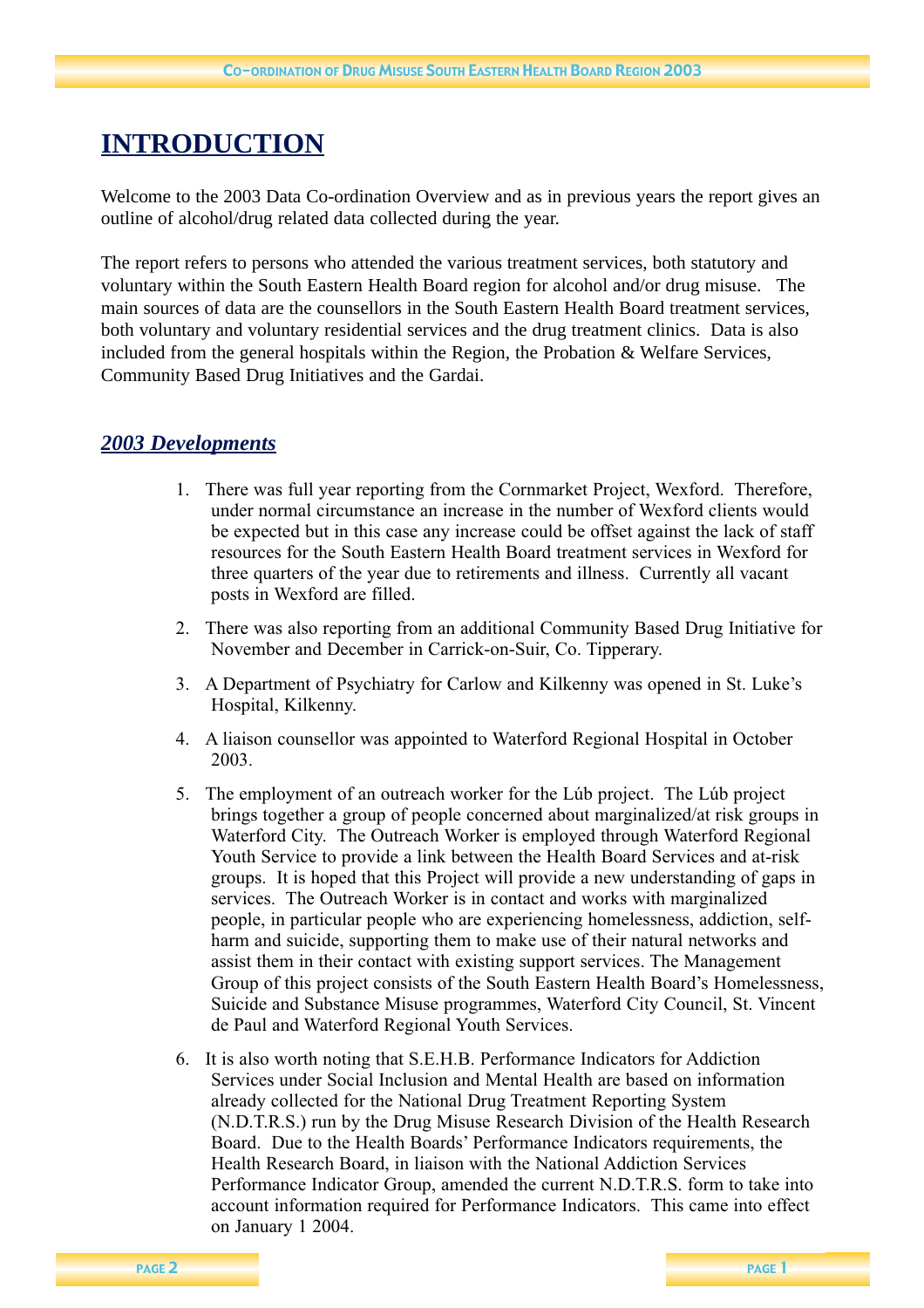7. A meeting was held in late November between all addiction treatment service providers, both statutory and voluntary, in the Region to plan a way forward for treatment service provision in the South East. Mr. Barry Cullen, Researcher, Trinity College, Dublin facilitated this. A series of follow up meetings will take place in each community care area throughout 2004, aimed at integrating service provision for addiction.

#### *The data collected during the year and as presented by the Data Co-ordinator is based on information supplied by the respective Services.*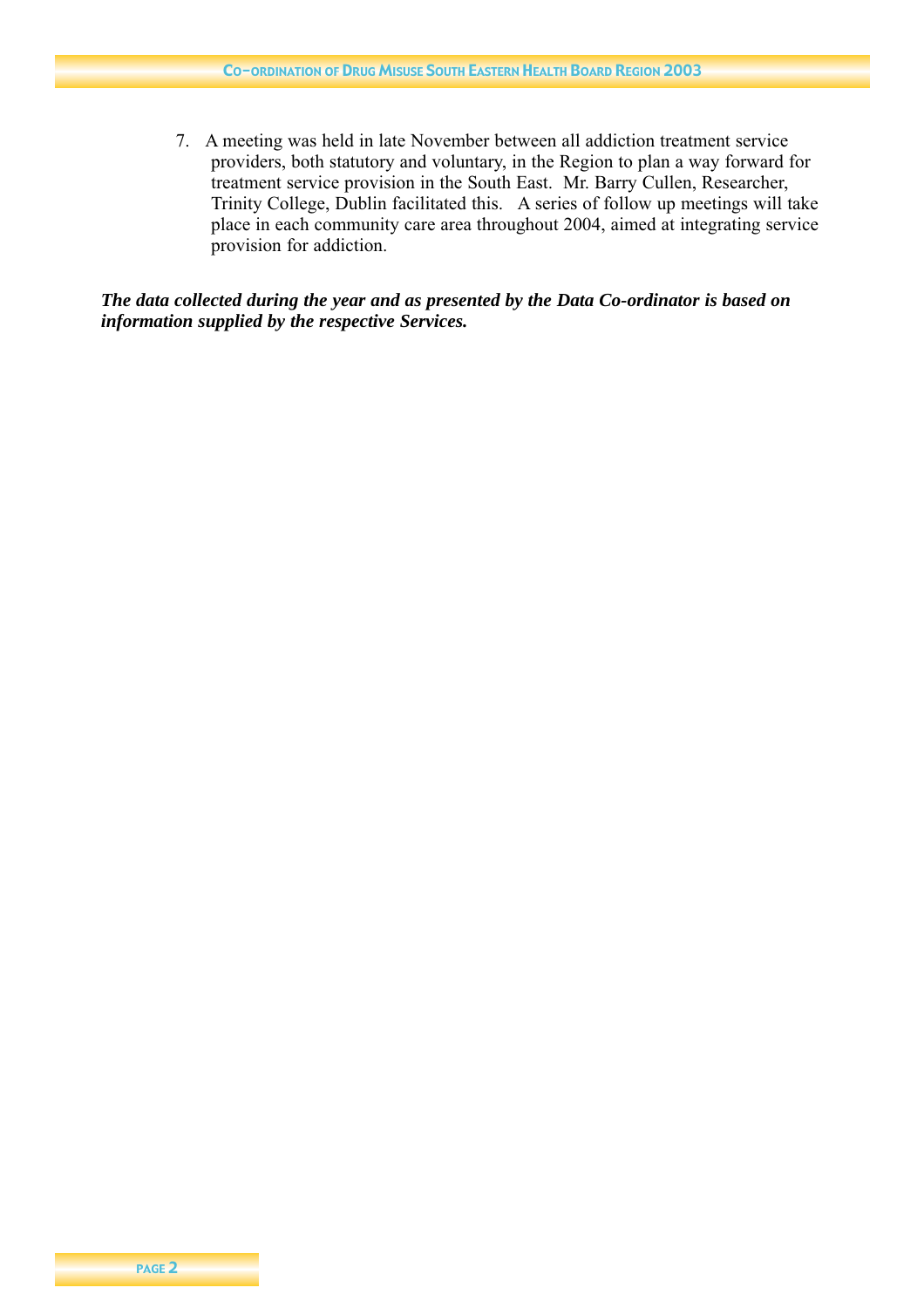## **1. REGIONAL/SOUTH EASTERN HEALTH BOARD TREATMENT SERVICES**

For the purpose of this section of the report, data received during the year will be divided into two sections – data received for the South Eastern Health Board Treatment Services and data received for the Region. The data sources for both are outlined below.

#### **South Eastern Health Board Treatment Services**

There are currently eighteen counsellors providing frontline counselling services for the South Eastern Health Board within the five counties of the Region. Data is also received from inpatient services of St. Senan's Hospital, Enniscorthy, Co. Wexford (being the only in-patient psychiatric services to provide this data for the National Drug Treatment Reporting System).

#### **Region**

The figures from the Region include data collected from both statutory and voluntary treatment services. The figures are collated separately and include data from the South Eastern Health Board Treatment Services (as mentioned above), the Drug Treatment Clinics in Carlow and Waterford, Aiséirí – Cahir and Wexford, Aislinn, Kilkenny and the Cornmarket Project, Wexford.

Data from the above Services is collected and collated from a form supplied by the Drug Misuse Research Division of the Health Research Board and is part of the National Drug Treatment Reporting System which is an epidemiological database on treated drug and alcohol misuse in Ireland. One form is required to be completed for each individual treated during the twelve-month period running from 1 January to 31 December.

#### *The figures are based on those presenting to the treatment services and are not representative of prevalence of general drug and alcohol use.*

In the Region 2,345 clients sought or attended for treatment from January to December 2003. This is an increase of 249 clients on 2002 figures. This may be a true increase or it may be due to full year reporting for the majority of the services.



6% of individuals who sought or received treatment during the year made contact with more than one of the Services. This figure has risen by 1% on year 2002. Part of this increase may be due to the staff resource problems in Wexford during the year and the need for clients to seek treatment elsewhere.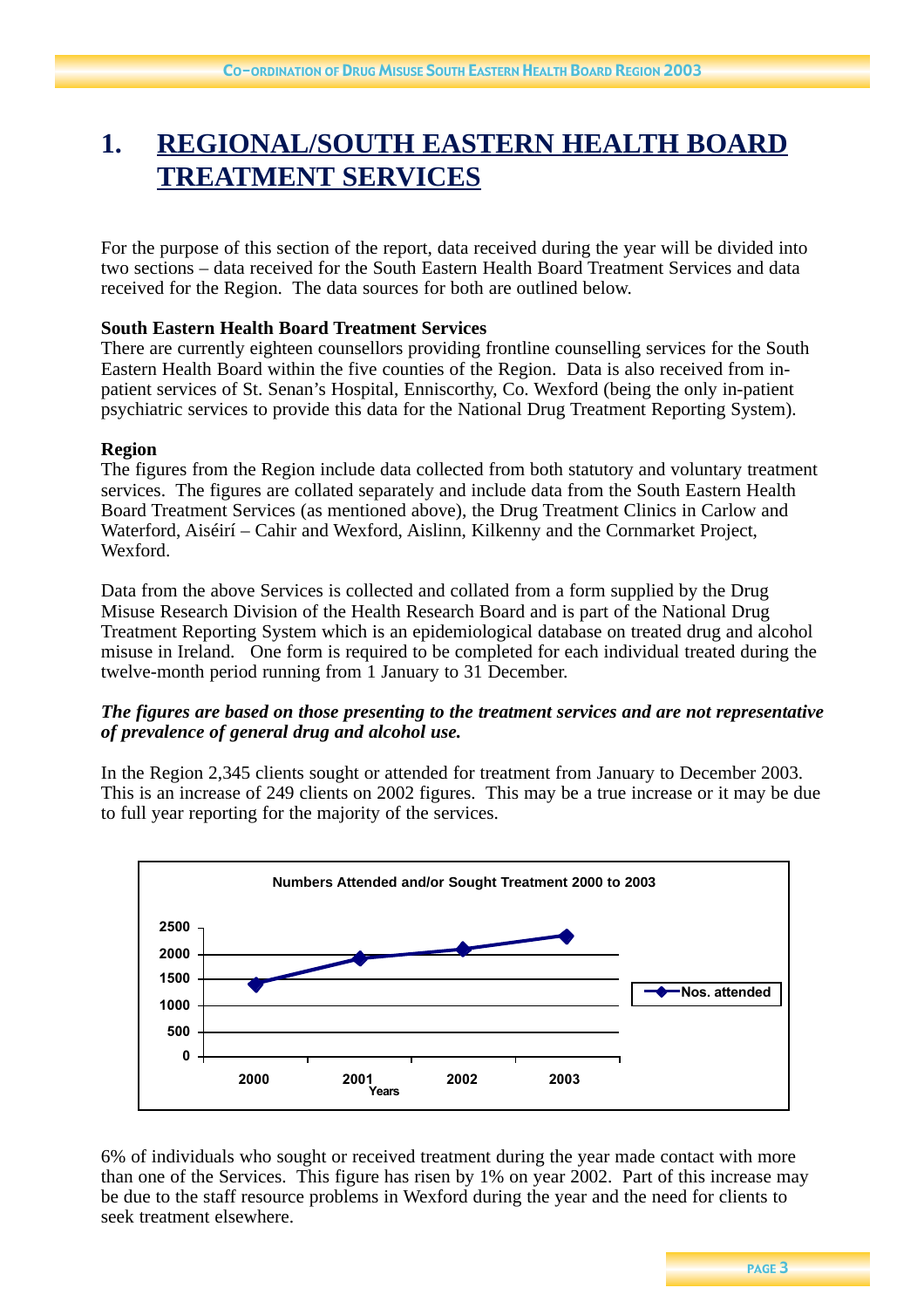|                        | <b>Total Number of Clients Treated by County</b> |              |      |      |  |
|------------------------|--------------------------------------------------|--------------|------|------|--|
|                        |                                                  | <b>Years</b> |      |      |  |
| <b>County</b>          | 2000                                             | 2001         | 2002 | 2003 |  |
| Carlow                 | 274                                              | 323          | 338  | 262  |  |
| Kilkenny               | 166                                              | 224          | 259  | 253  |  |
| <b>South Tipperary</b> | 168                                              | 207          | 219  | 297  |  |
| Waterford              | 265                                              | 398          | 433  | 459  |  |
| Wexford                | 135                                              | 204          | 268  | 224  |  |

#### **South Eastern Health Board Services Only**

The increase in numbers between 2000 and 2002 may be a true increase but it is more likely that the increase is due to the inclusion of ongoing clients and the collection of data for those who attended for assessment only and the employment of additional counsellors in the Region in the years 2001 and 2002. The fall in numbers for Carlow and Kilkenny in 2003 may in part be due to a vacant counsellor post in Kilkenny and the fact that the Carlow post was vacant until the second half of the year. The increase in South Tipperary may be due to the employment of a community-based counsellor in December 2002 and a full reporting year for this service in 2003. Some of the increase in Waterford may be due to the increase in numbers attending the Drug Treatment Clinic from 9 in 2002 to 26 in 2003. Again the decrease in Wexford may in part be due to the vacant posts in Wexford for nearly three quarters of the year.

In each of the four Community Care Areas: Carlow/Kilkenny, South Tipperary, Waterford and Wexford, counselling services are provided through both the Mental Health Services and Community Care Services (Substance Misuse Teams).

## **South Eastern Health Board Reporting Treatment Services 2003**

- **CARLOW:** the Community Alcohol Service provided clinics in Bagenalstown, Borris and Tullow Health Centres, Home Visits, St. Dympna's Hospital and the Department of Psychiatry, St. Luke's Hospital. The Substance Misuse Team counsellor provided clinics at Castlehill Health Centre and the Drug Treatment Clinic.
- **KILKENNY:** the Community Alcohol Treatment Service provided clinics in St. Luke's Hospital, St. Canice's Hospital, St. Canice's Day Hospital, Department of Psychiatry, St. Luke's Hospital, Castlecomer, Urlingford, Callan and Graiguenamanagh Health Centres. The Substance Misuse Team counsellor provided a clinic at Kickham Street, Kilkenny.

It should be noted that the same Substance Misuse Team counsellor provides both the Carlow and Kilkenny services.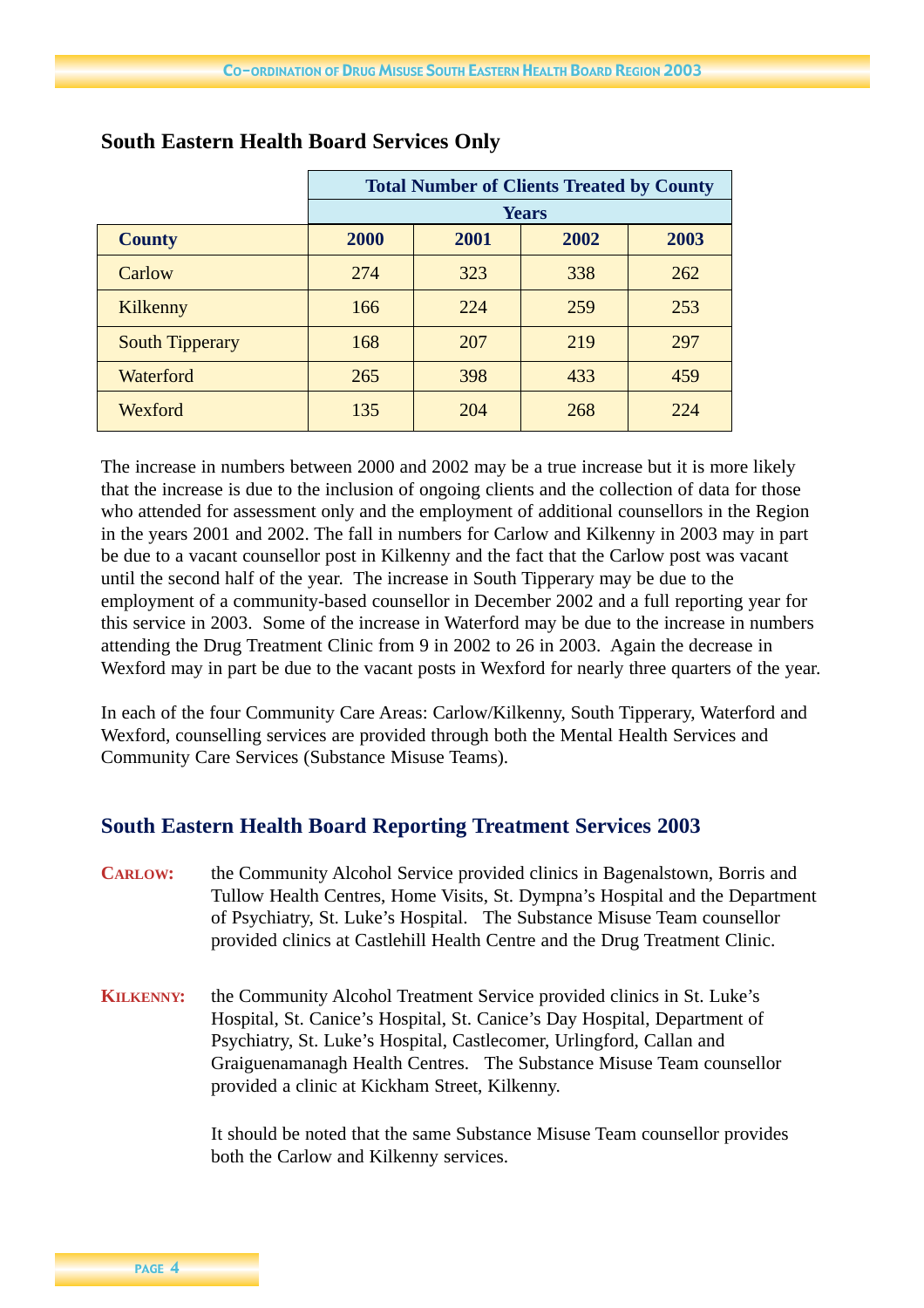- **SOUTH TIPP:** the Community Alcohol Addiction Treatment Service provided clinics in Coolgreaney House, Clonmel and Carrick-on-Suir Health Centre. The Substance Misuse Team counsellor provided clinics at Peter Street, Clonmel, Carrick-on-Suir and Tipperary Town Health Centres.
- **WATERFORD:** A.C.C.E.P.T. (combines both the mental health and community care services) provided clinics in Brook House, Waterford, Department of Psychiatry, Waterford Regional Hospital, Waterford Regional Hospital, Newport Day Centre, Dungarvan, Cappoquin Health Centre, Waterside, Waterford and the Drug Treatment Clinic, Waterford.
- **WEXFORD:** the Community Counselling Service provided clinics in St. Senan's Hospital, New Ross, Enniscorthy, Gorey and Summerhill, Wexford Town Health Centres. This service was there for the first quarter of the year only. The Substance Misuse Team counsellors provided clinics in Community Care Grogan's Road and Lower Georges Street, Wexford, Roches Pharmacy, Gorey and for the last three quarters of the year also provided clinics in New Ross, Enniscorthy and Summerhill Health Centres. Data is also submitted by in-patient services St. Senan's Hospital, Enniscorthy..

The following tables and charts for the **Region** includes data from the South Eastern Health Board treatment services, the voluntary sector and the two drug treatment services. Charts and tables for the **South Eastern Health Board Treatment Services** includes data from the services as stated above.

## **1. EVER PREVIOUSLY BEEN TREATED FOR DRUG MISUSE:**

#### **Region**

|                                    | 2003  | 2002 | 2001 | 2000 |
|------------------------------------|-------|------|------|------|
| <b>Never previously treated</b>    | 53%   | 58%  | 57%  | 62%  |
| <b>Had previously been treated</b> | 46%   | 41%  | 41\% | 35%  |
| <b>Not known</b>                   | $1\%$ | 1%   | 1%   | 3%   |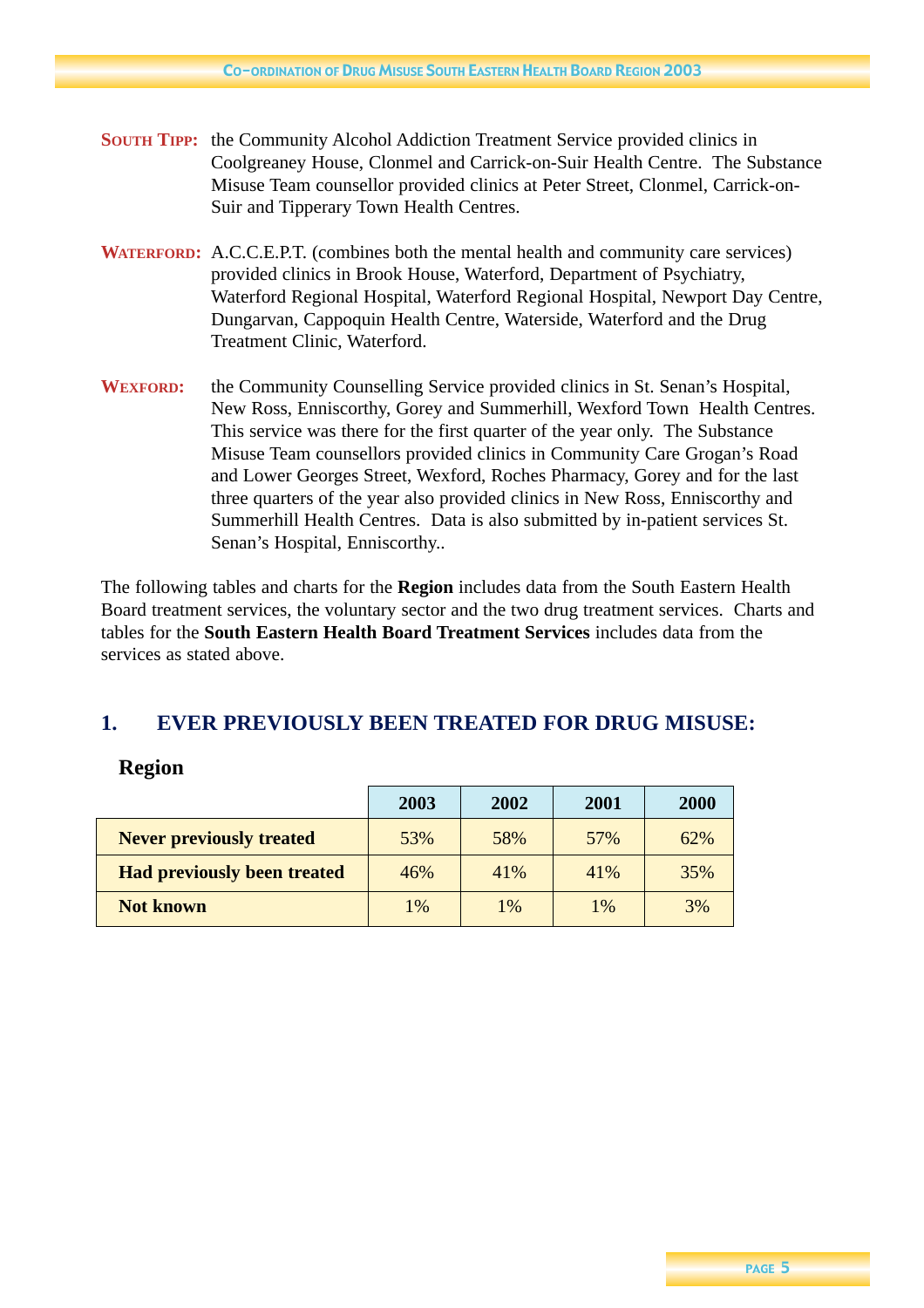

**South Eastern Health Board Treatment Services:**

Carlow services have the highest rate of clients who had never previously been treated – this may be due to the number of clients seen through the alcohol and drug education programmes in liaison with the Courts/Probation services, that the Carlow service run. Wexford services have the highest number of clients who had previously been treated than those who had not. As stated above, this may be due to the crossover of clients between all the services in Wexford due to the vacant posts in Wexford for part of the year and partly due to the increase in the number of ongoing clients from 7% in 2002 to 16% in 2003. Kilkenny also has a high number of clients who had previously been treated (56%), this also may be due in part to the increased number of ongoing clients in their service from 10% in 2002 to 23% in 2003. The same could also be said of South Tipperary. 52% of their clients had previously been treated and the number of ongoing clients increased from 17% in 2002 to 23% in 2003.

Of those who **had previously been treated for alcohol/drug misuse:**

14% of Carlow clients were ongoing 23% of Kilkenny clients were ongoing. 23% of South Tipperary clients were ongoing. 30% of Waterford clients were ongoing. 16% of Wexford clients were ongoing.

Ongoing clients are clients that continue treatment from one year to the next without a break in the continuum of care.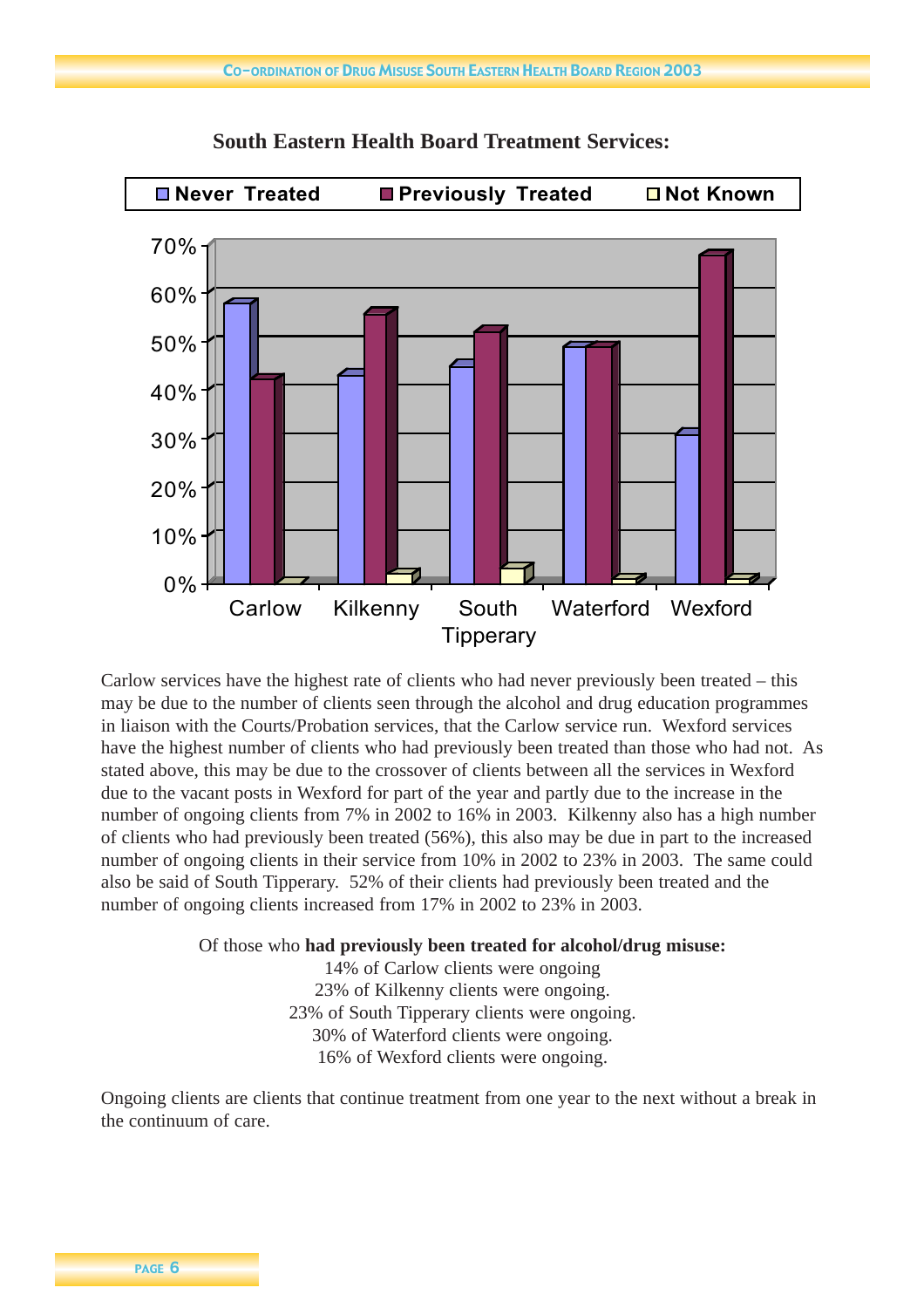## **2. SOURCE OF REFERRAL:**

## **Region**

| <b>Source of Referral</b>      | 2003 | 2002 | 2001 | 2000 |
|--------------------------------|------|------|------|------|
| Self                           | 22%  | 19%  | 19%  | 20%  |
| Family                         | 10%  | 7%   | 7%   | 6%   |
| Friends                        | 5%   | 4%   | 4%   | 5%   |
| Other drug treatment centre    | 5%   | 4%   | 2%   | 3%   |
| G.P.                           | 12%  | 13%  | 12%  | 9%   |
| <b>Hospital/Medical Agency</b> | 17%  | 22%  | 27%  | 28%  |
| <b>Social services</b>         | 2%   | 3%   | 2%   | 3%   |
| <b>Court/Probation/Police</b>  | 21%  | 21%  | 20%  | 22%  |
| *Other                         | 6%   | 7%   | 8%   | 2%   |
| Not known                      | 0%   | 0%   | 0%   | 1%   |

\*Of "other" referrals, the main referrals were: 16% from work, 14% by counsellors - but the type of counsellor was not specified, 10% from Youth Reach, 9% by addiction counsellors, 8% from psychiatrists and 7% each for school and outreach worker.

Regionally, since 2000 the number of family referrals has increased from 6% in 2000 to 10% in 2003. The number of self referrals has also increased in 2003 by 3% from year 2001 and 2002 figures and 2% from year 2000 figures. The number of hospital/medical agency referrals has continued to decrease in 2003. The above may be due to the now "open access" policy for all of the South Eastern Health Board services.

## **South Eastern Health Board Services**

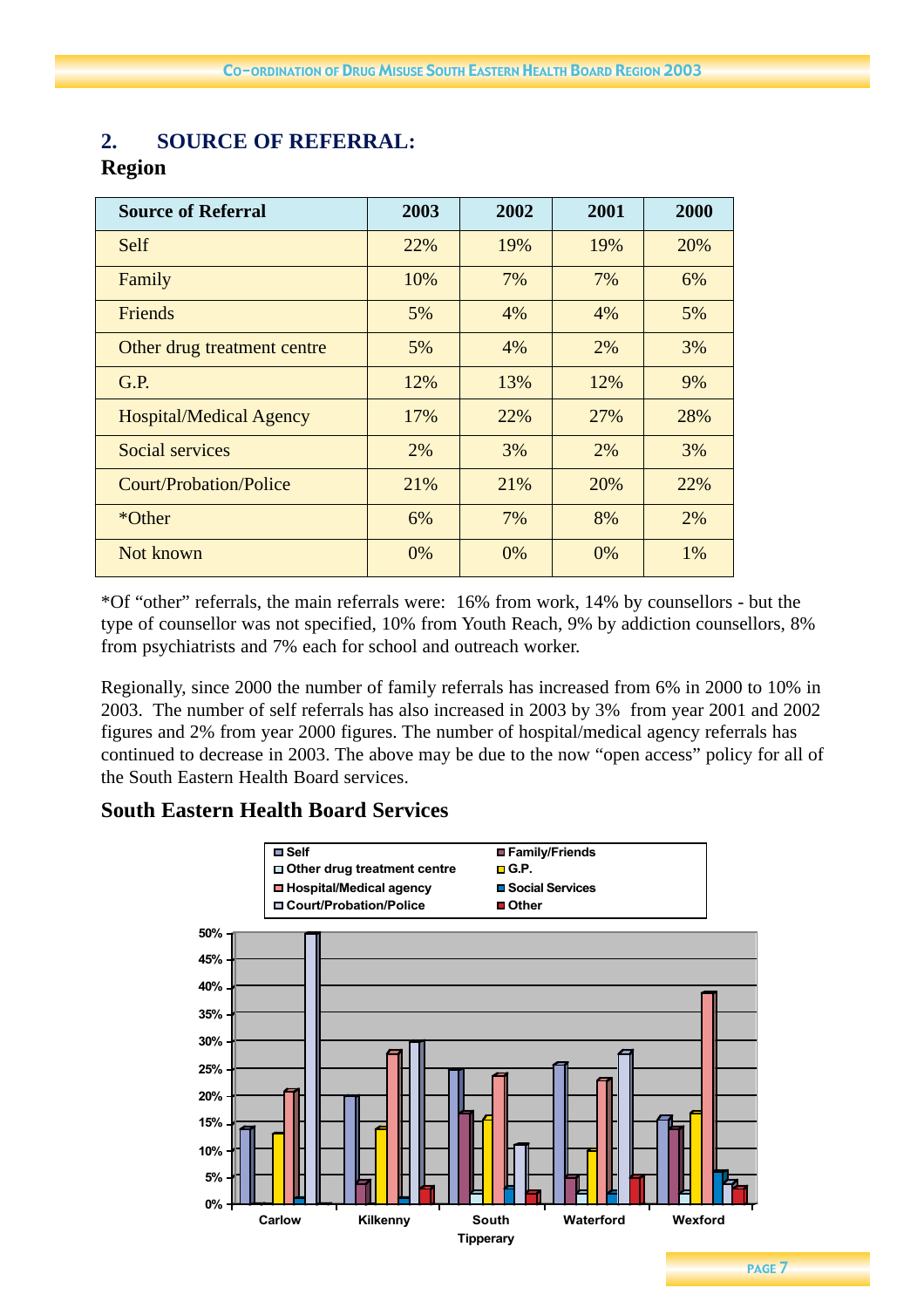The main referrals to each service are from self, g.p., hospital/medical agency and court/probation/police and also family referrals in South Tipperary.

- 1. There was an increase in the number of **self and g.p. referrals** of 9% each from year 2002 to 2003, to the Carlow service. This may in part be due to the Service implementing an open referral policy in late 2002.
- 2. **Hospital/medical agency referrals** are high to all services. This may be because of referrals coming from the Departments of Psychiatry and may be due to many clients firstly being detoxed through these services before being referred for counselling. There has been an increase of 6% in hospital/medical agency referrals to the Kilkenny service, this may be due in part to this service providing treatment to a higher number of hospitals, i.e. D.O.P. St. Luke's Hospital, St. Canice's Hospital, St. Canice's Day Hospital and the Pre-Discharge Unit Kilcreene Hospital. Wexford continues to have the highest number of these referrals and as in previous years this is mainly due to the inclusion of data from St. Senan's Hospital itself.
- 3. **Court/probation/police referrals** are high in Carlow, Kilkenny and Waterford. Carlow and to a lesser extent Kilkenny run Alcohol and Drug Awareness Programmes which are essentially a service provided for the Courts and Probation Services. The Waterford service took a number of direct referrals from the J.L.O. service. There was an increase of 6% in the number of court/probation/police referrals from 2002 to 2003 to the Waterford service this is due to an increase in the number of referrals from these services. Wexford has the lowest number of these referrals, which is due to the fact that it is mainly the Cornmarket Project, which provides the services for the Wexford Probation & Welfare Service. Traditionally, referrals from the Probation & Welfare Service would be made to both the South Eastern Health Board and Cornmarket Project services. However, during 2003, due to the shortage of local treatment staff resources in Wexford there was a waiting list for these services and priority was given to under 18s and those referred from the Social Work Department where there were childcare concerns. Referrals from the Probation & Welfare Service were acknowledged by the treatment service and clients were placed on the waiting list.
- 4. South Tipperary has the highest number of **family referrals**, mainly due to the fact that the majority of clients to the community based counsellor were under 18 years.

## **3. GENDER:**

Again as for the previous two years, throughout all services the majority of those attending for treatment of problem drug/alcohol misuse were males. However, the number of females rose by 1% in each of the years 2000 to 2003.

**REGION**

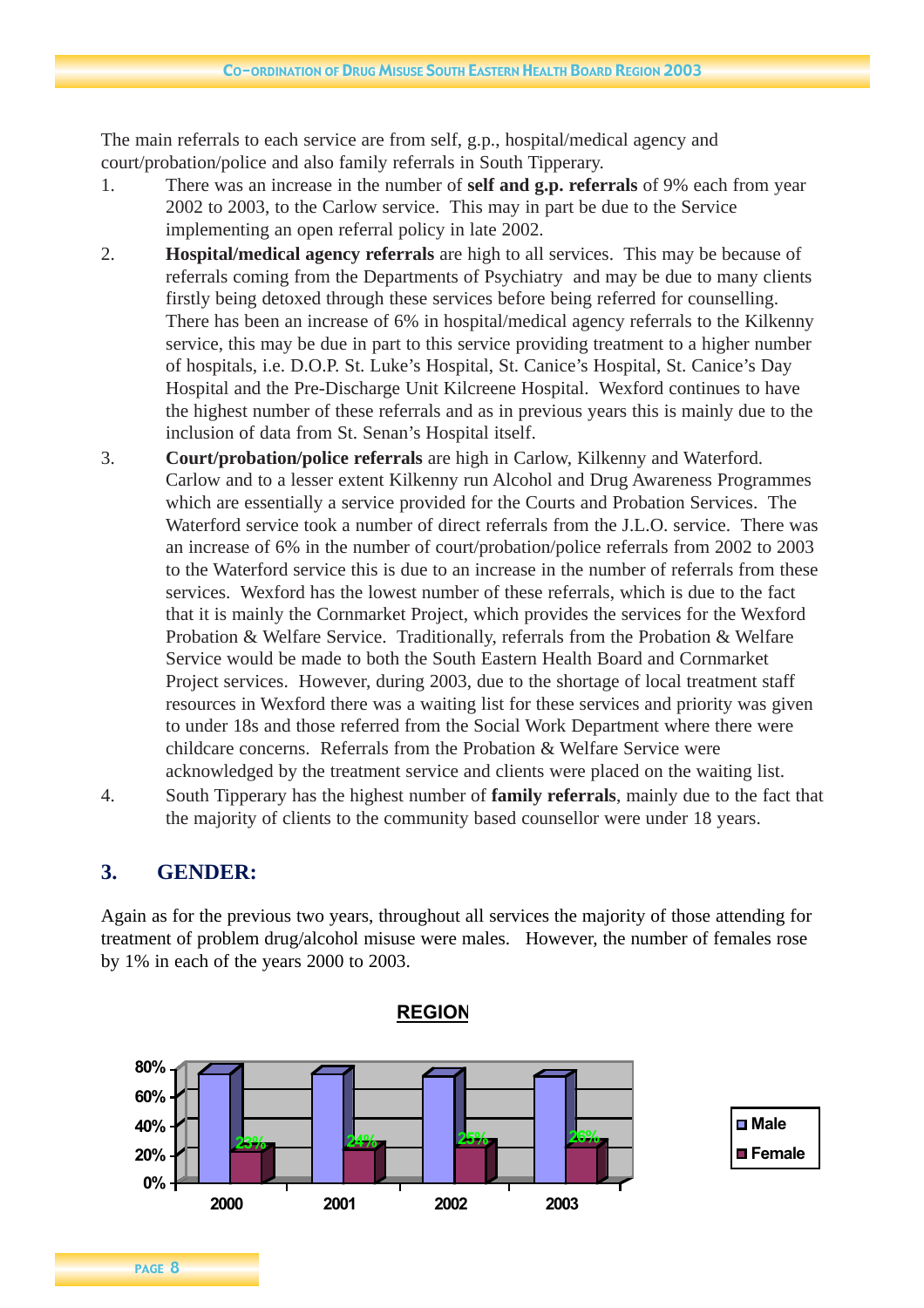| <b>South Eastern Health Board Services</b> |               |        |          |                           |           |         |
|--------------------------------------------|---------------|--------|----------|---------------------------|-----------|---------|
| Age Group                                  | <b>Region</b> | Carlow | Kilkenny | South<br><b>Tipperary</b> | Waterford | Wexford |
| $10 - 19$ yrs                              | 18%           | 10%    | 11%      | 19%                       | 20%       | 9%      |
| $20 - 29$ yrs                              | 31%           | 45%    | 28%      | 29%                       | 36%       | 26%     |
| $30 - 39$ yrs                              | 21%           | 24%    | 19%      | 20%                       | 17%       | 27%     |
| $40 - 49$ yrs                              | 16%           | 11%    | 24%      | 17%                       | 11%       | 23%     |
| $50 - 59$ yrs                              | 11%           | 7%     | 12%      | 12%                       | 11%       | 10%     |
| $60 - 69$ yrs                              | 3%            | 3%     | 3%       | 2%                        | 4%        | 3%      |
| $70 - 79$ yrs                              | <b>1%</b>     | 1%     | 2%       | 0%                        | 1%        | 1%      |
| Not known                                  | 0%            | 0%     | 2%       | 0%                        | 0%        | 0%      |

## **4. AGE:**

Regionally, those in the 20 to 29 year age group continue to have the highest numbers attending the treatment services in 2003 but there has been a decrease in this age group of 1% and an increase in the 10-19 year age group of 3% from 2002 to 2003. The same is true for the Kilkenny, South Tipperary and Waterford services in that there was an increase in the 10-19 age group and a decrease in the 20-29 age group. The reverse is true for the Carlow service in that there was a decrease in the 10-19 age group and an increase in the 20-29 age group. There has been an increase in both the numbers of the 10-19 and 20-29 year age groups in Wexford.

## **5. LIVING STATUS (where):**

## **Region:**

| <b>LIVING STATUS</b>               | 2003  | 2002  | 2001  |
|------------------------------------|-------|-------|-------|
| 1. Stable accommodation            | 94%   | 94%   | 85%   |
| 2. Institution (prison/clinic etc) | 1%    | $1\%$ | $1\%$ |
| 3. Homeless                        | 2%    | 2%    | 2%    |
| 4. Other unstable accommodation    | 2%    | 2%    | 3%    |
| 5. Not known                       | $1\%$ | $1\%$ | 8%    |

As is evident from the table, there has been no change in the figures from 2002 to 2003 and those living in stable accommodation continue to have the highest numbers attending the treatment services. The same is true for the South Eastern Health Board services with Carlow and South Tipperary both having 97% of clients living in stable accommodation and Kilkenny and Waterford both having 94%. Wexford had 95% of clients living in stable accommodation. Kilkenny had the highest number of homeless clients at 4%, followed by Waterford 3%, Wexford 2%, Carlow 1% and South Tipperary 0%.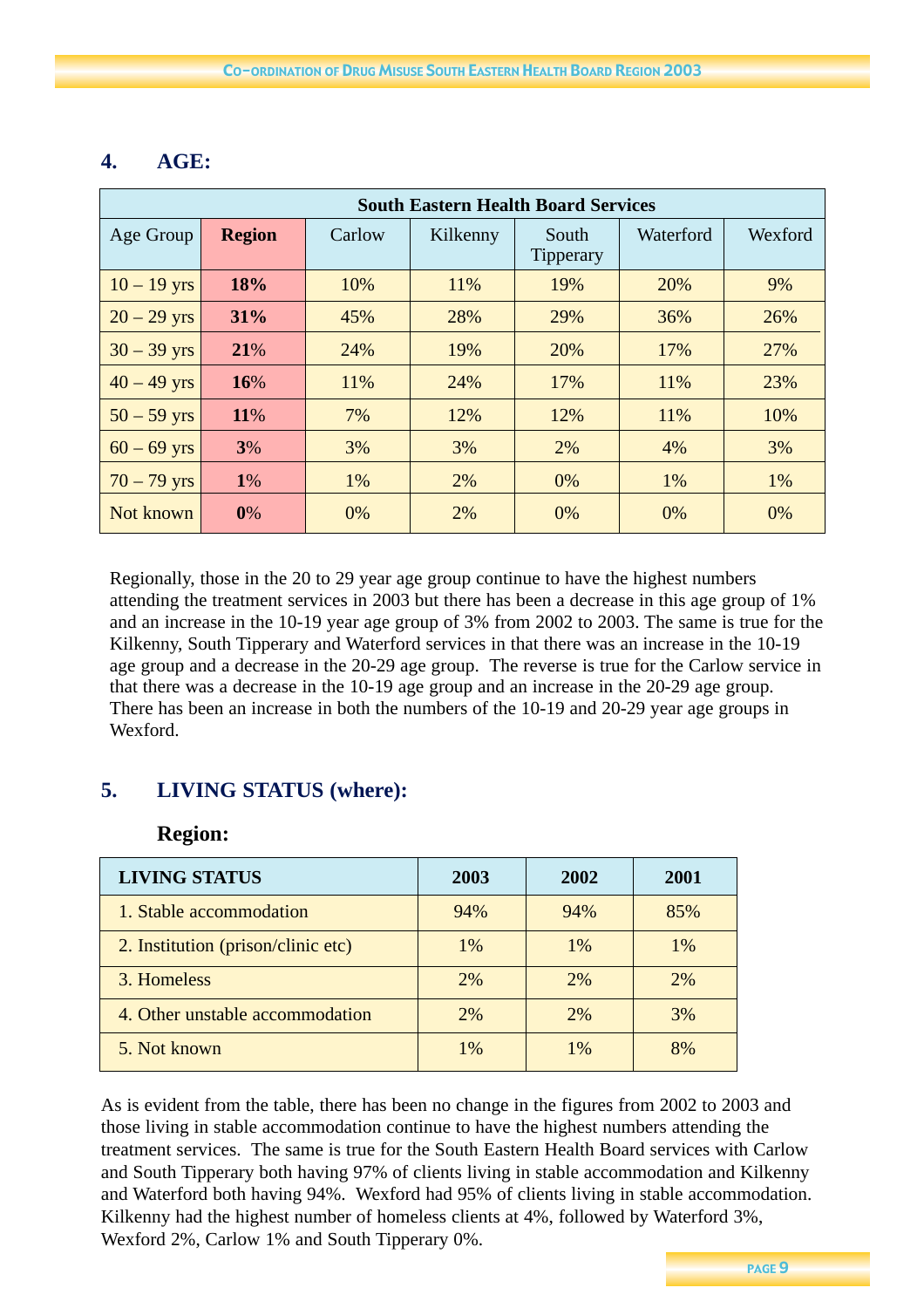## **6. AREA OF RESIDENCE:**

Regionally, 83% of clients who sought treatment for problem alcohol/drug use had addresses in the South Eastern Health Board area. This is decrease of 1% on year 2002 figures and brings it back to both the 2001 and 2000 figures – 83% for both years.



### **Region:**

## **7. NATIONALITY:**

Again, as in previous years there has been no change in the numbers attending for treatment who were Irish, regionally it remains at 97%. Of the remaining 3%, 2% were British.

## **8. EMPLOYMENT STATUS:**

The table below refers to the employment status of clients who sought treatment or attended for treatment during 2003. Regionally, when comparing 2002 and 2003 figures, and throughout all the services with the exception of Waterford, where figures remained the same, there has been an increase in the numbers attending or seeking treatment who are unemployed and a decrease in the numbers of those employed. Regionally, those who are unemployed rose by 5% and those in paid employment decreased by 1%. The highest increase in the numbers attending who were unemployed was in Wexford where it rose from 37% in 2002 to 49% in 2003.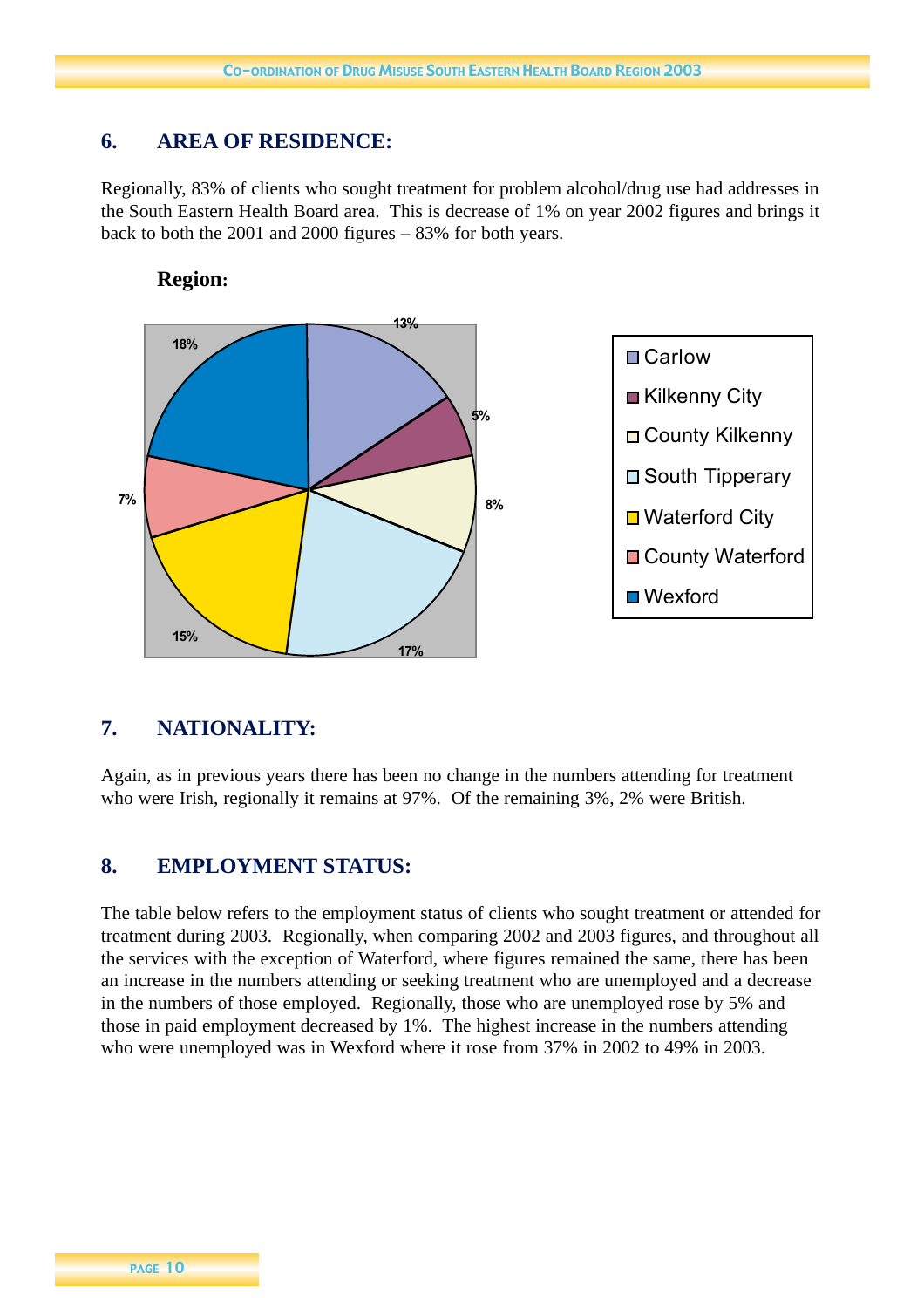|                          |               | <b>South Eastern Health Board Services</b> |                 |                             |                  |                |
|--------------------------|---------------|--------------------------------------------|-----------------|-----------------------------|------------------|----------------|
| <b>Employment Status</b> | <b>Region</b> | <b>Carlow</b>                              | <b>Kilkenny</b> | <b>South</b><br><b>Tipp</b> | <b>Waterford</b> | <b>Wexford</b> |
| In paid employment       | 37%           | 47%                                        | 37%             | 28%                         | 40%              | 26%            |
| Unemployed               | 40%           | 34%                                        | 37%             | 42%                         | 35%              | 49%            |
| FAS/training course      | 5%            | 6%                                         | 5%              | 6%                          | 5%               | 3%             |
| <b>Student</b>           | 7%            | 3%                                         | 3%              | 11%                         | 9%               | 7%             |
| Housewife/husband        | 5%            | 4%                                         | 5%              | 3%                          | 5%               | 10%            |
| Retired/unable to work   | 6%            | 7%                                         | 12%             | 10%                         | 6%               | 5%             |
| <b>Not Known</b>         | 0%            | 0%                                         | $0\%$           | 0%                          | $0\%$            | 1%             |

## **Employment Status:**

## **9. EDUCATION HIGHEST LEVEL REACHED:**

| <b>□</b> Primary       | ■Secondary                  | <b>□ Third level</b>     |
|------------------------|-----------------------------|--------------------------|
| □ Never went to school | <b>□</b> Still in education | $\blacksquare$ Not known |



Again, as in previous years, the majority of clients, 73% of the Regional figures, had reached second level before leaving full time education. The same is true for all of the services. The percentage of those in full time education has again risen by 1% in 2003. This is an increase of 4% on year 2000 figures.

Comparing 2002 and 2003 data. In the S.E.H.B. services, the number of those who had reached second level before leaving full time education remains the same for Carlow, Kilkenny and Wexford but rose by 7% in South Tipperary and by 2% in Waterford.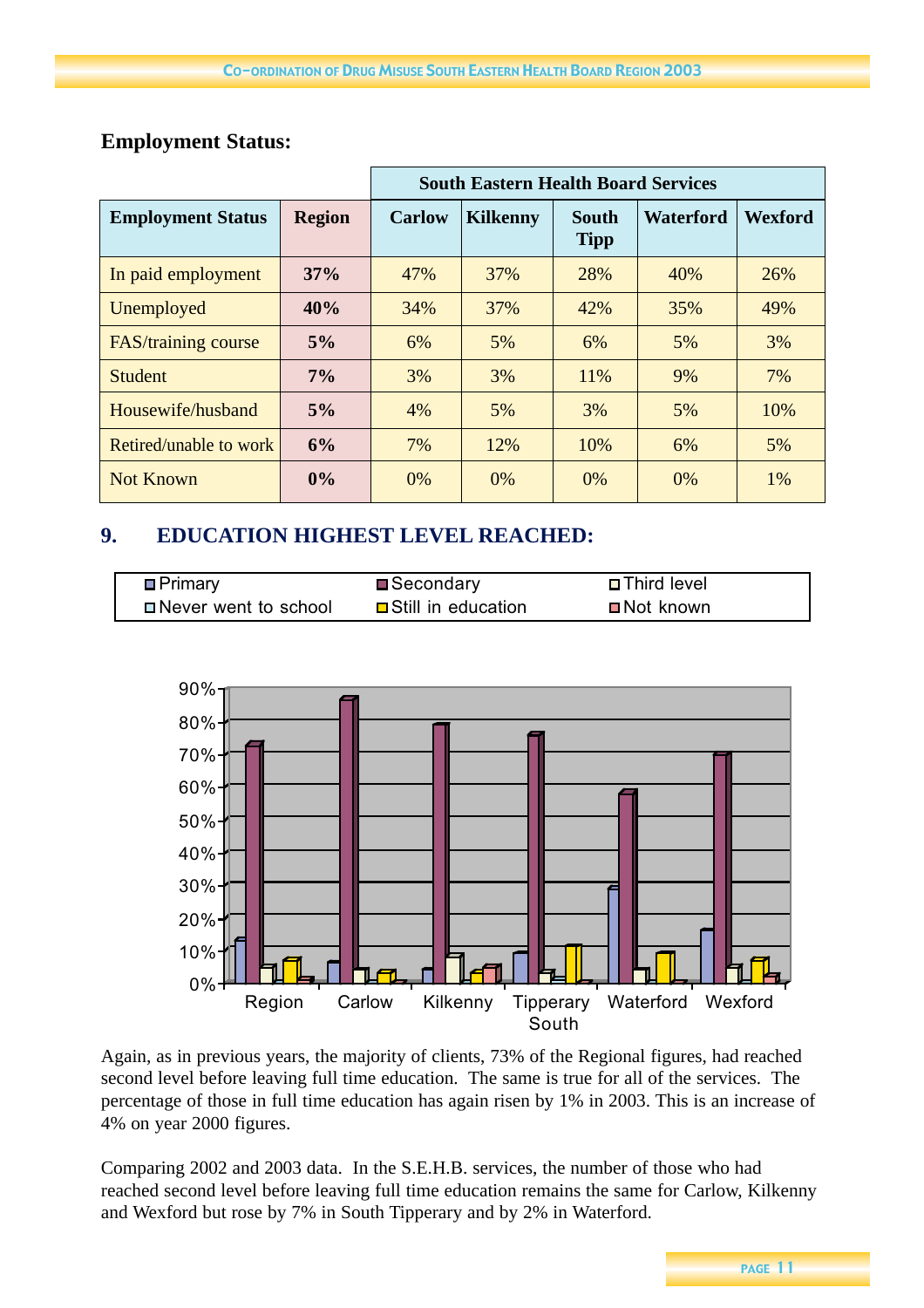It should be noted that the counselling services as provided through the Mental Health Services are in the main adult services and those provided through the Substance Misuse Teams are more generic. Waterford is the exception where the two services are combined.

Therefore the fact that the Substance Misuse Team counsellor for Carlow/Kilkenny was only in place for the second half of the year may account for the no change in this figure for Carlow and Kilkenny. Similarly, the fact that there were a number of vacant posts in Wexford could also have a bearing on the Wexford numbers.

The increase in South Tipperary may be due to the fact that the majority of clients seen by the Substance Misuse Team Counsellor were under 18 years (28%) and the fact that this service supplied full year data.

## **10. PROBLEM DRUG USE – MAIN DRUG:**

The following data is based on figures for the Region. Again, this includes S.E.H.B. treatment services, including the Drug Treatment Clinics and the voluntary treatment services.

Alcohol, at 67%, remains the main drug for which treatment was sought in the South Eastern Health Board region. However, compared with 2002 data this figure is down 5% for 2003. That gives a total decrease of 10% between the years 2001 and 2003.

As in previous years, the four main drugs for which treatment was sought were alcohol (67%), cannabis (20%), heroin (6%) and MDMA (3%). Heroin has risen by 1% in 2003. Cannabis has increased by 4% on 2002 figures and there has also been an increase in cocaine from 1% in 2001 and 2002 to 2% in 2003.

| <b>Main Drug Name</b>          | % Year 2003 | % Year 2002 | % Year 2001 | % Year 2000 |
|--------------------------------|-------------|-------------|-------------|-------------|
| <b>Alcohol</b>                 | 67%         | 72%         | 77%         | 72%         |
| <b>Cannabis</b>                | 20%         | 16%         | 13%         | 17%         |
| <b>Heroin</b>                  | 6%          | 5%          | 4%          | 3%          |
| <b>MDMA</b>                    | 3%          | 4%          | 3%          | 5%          |
| Cocaine                        | 2%          | 1%          | 1%          | 0.5%        |
| Amphetamines                   | 1%          | 1%          | 1%          | 1%          |
| <b>Benzodiazepines</b>         | 0%          | 1%          | 1%          | 0.5%        |
| <b>Other Opiate Type Drugs</b> | 0%          | 1%          | 0.4%        | 0.5%        |

**Region:**

Below is a breakdown of figures from the **South Eastern Health Board Treatment Services** (excluding the Drug Treatment Clinics) for the four main drugs (alcohol, cannabis, heroin and MDMA) for which treatment was sought in the respective Services.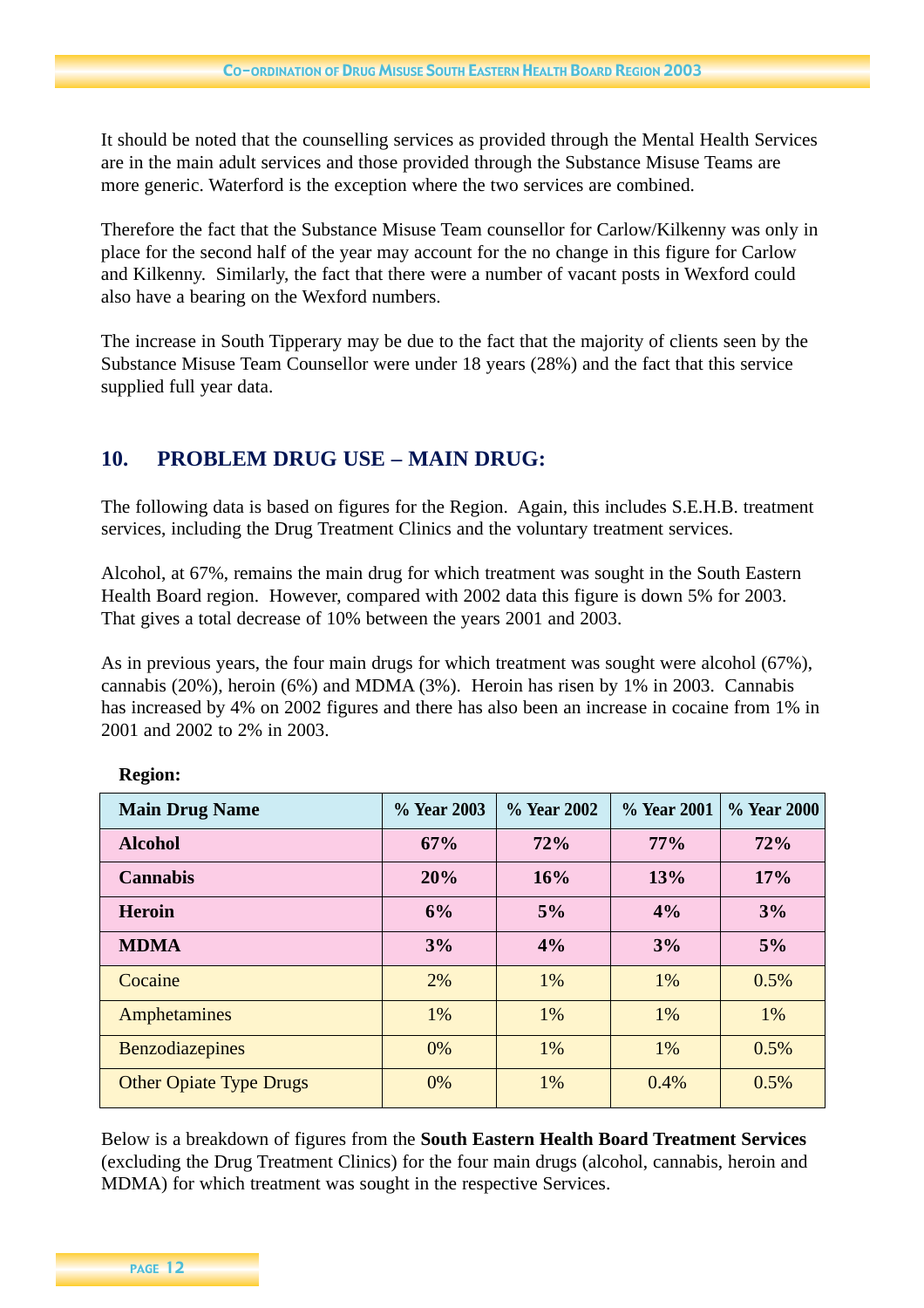### Comparing 2003 and 2002 figures:

- 1. Alcohol figures are up 1% in Carlow and Kilkenny, down 11% in South Tipperary, down 4% in Waterford and down 1% in Wexford.
- 2. The figures for cannabis are up 1% in Carlow, 13% in South Tipperary and 4% in Waterford. Figures for Cannabis are down 3% in Kilkenny and remain the same in Wexford.
- 3. Heroin figures are up 1% in Carlow and Kilkenny, up 5% in Wexford and remain the same for South Tipperary and Waterford.
- 4. MDMA figures are down 3% in Carlow and 2% in both South Tipperary and Wexford. Figures remain the same for Kilkenny and Waterford.



### **South Eastern Health Board Treatment Services**

60% of clients had no secondary drugs of misuse (63% in 2002). However of the 40% of clients who had a secondary drug of misuse, cannabis was the most frequently used secondary drug at 33%, followed by alcohol at 20%, MDMA at 21% and amphetamines and cocaine both at 8%.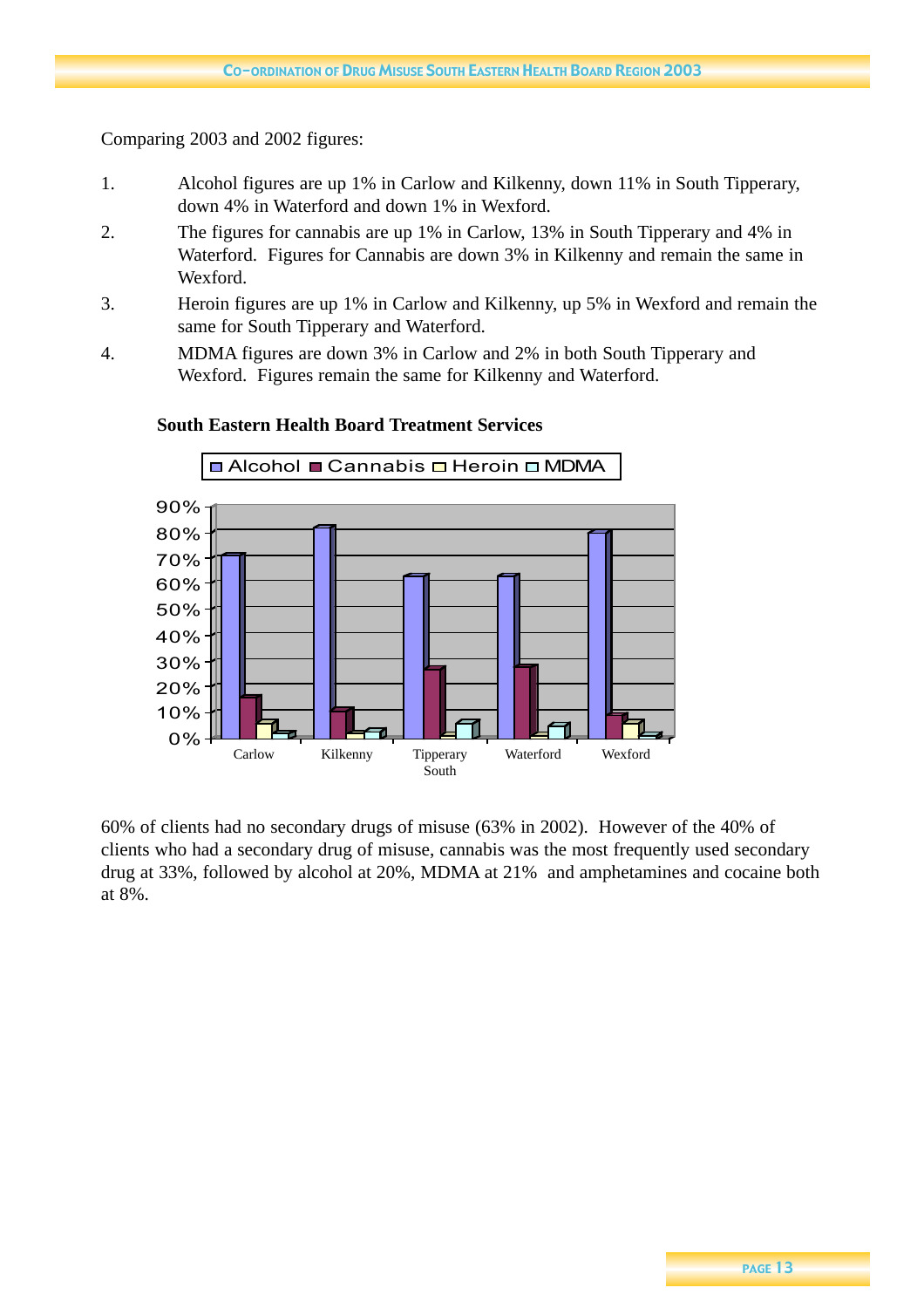## **11. MAIN DRUG – FREQUENCY OF USE PAST MONTH:**

**In the Region** of those who sought treatment for alcohol, cannabis, heroin and MDMA the following is a breakdown of the use of these drugs in the previous month prior to seeking treatment.

#### **Region:**



Comparing 2002 and 2003 data:

Alcohol: the use of alcohol 2-6 days per week has decreased by 6% but the daily use has increased by 7%

**Cannabis:** there has been an increase in daily use by 3% and a decrease of 4% in no use past month

**Heroin:** daily use has increased by 6% and no use past month has decreased by 7%

**MDMA:** the use of MDMA once a week or less has increased by 10%, decreased by 14% for use 2-6 days per week, daily use has also decreased by 5% and there has been an increase in no use past month of 9%

## **12. MAIN DRUG – AGE AT FIRST USE:**

Of those who sought treatment for alcohol, cannabis, heroin and MDMA the following is a breakdown of the age that the clients first used the respective drugs.

Again, as for item 12 above, these figures are based on data from all of the treatment services, both statutory and voluntary, within the Health Board area.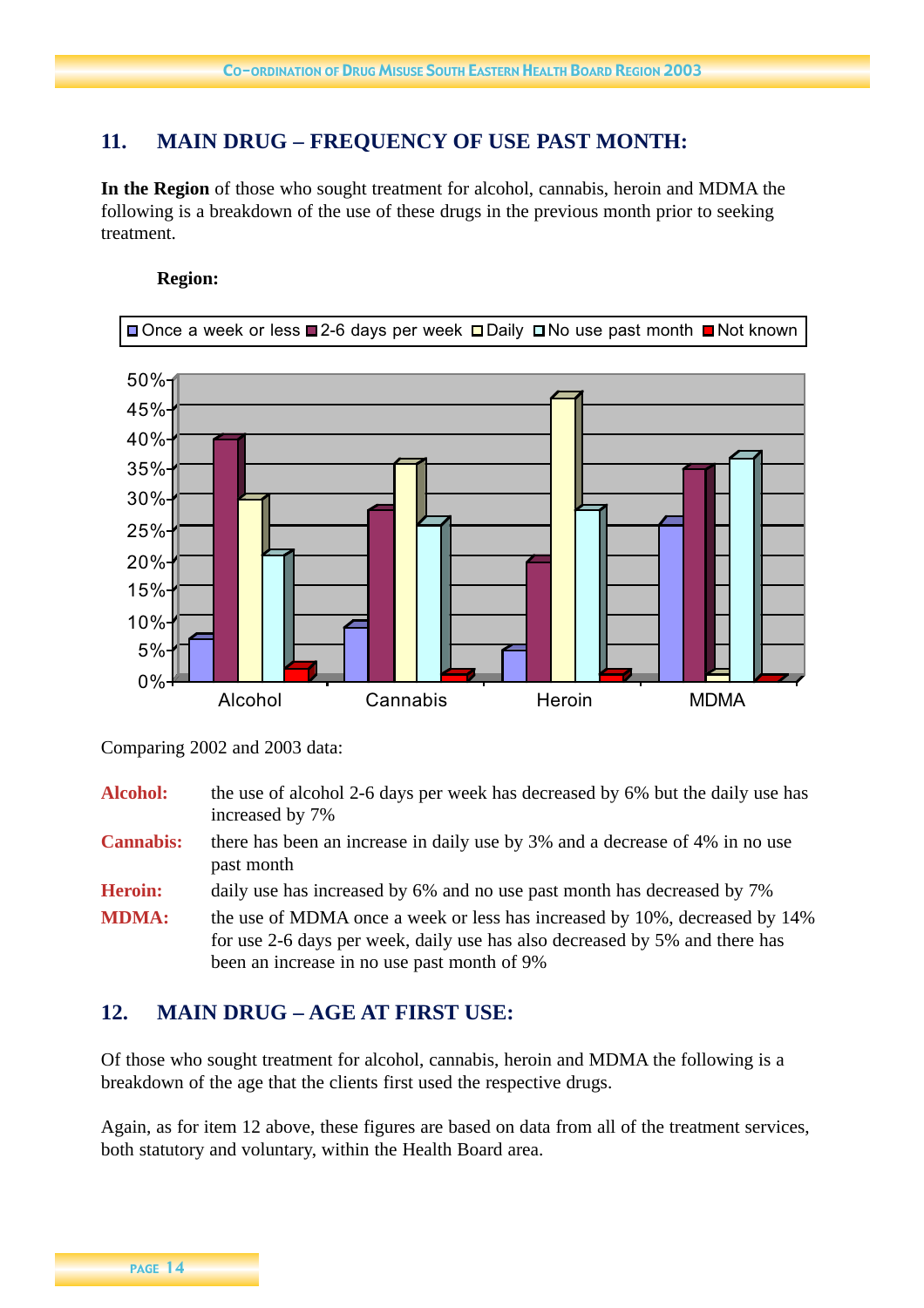

From the data received, the age of first use of alcohol, heroin and MDMA is highest between the ages of 15 and 19 years and between the ages of 10 and 14 years for cannabis. This is followed by those in the 10-14 year age group for alcohol, in the 20 to 24 year age group for heroin and MDMA and in the 15-19 year age group for cannabis. In 2002 the age of first use was highest for all drugs in the 15-19 year age group.

In the Region, of those who sought treatment for heroin use 28% had injected in the past month prior to treatment and 7% had shared equipment. In year 2000, 35% had injected in the past month prior to treatment but this figure dropped to 22% in 2001 but has increased 3% in each of the years 2002 and 2003. Similarly, in year 2000, 12% had shared equipment but dropped to 4% in 2001 and again increased in 2002 to 5% and to 7% in 2003.

## **13. CONCERNED PERSONS:**

The South Eastern Health Board treatment services received contacts from persons who were concerned about a family member/friends etc. alcohol and/or drug problem. Overall this accounted for 9% of the contacts to the services during the year and is an increase of 2% on 2002 figures. This figure has continued to increase in the last number of years, from 6% in 2001 to 7% in 2002 and 9% in 2003. This data was not collated for 2000.

The following is a breakdown of this 9% figure per county:

| Carlow:          | 34% |
|------------------|-----|
| Kilkenny:        | 28% |
| South Tipperary: | 18% |
| Waterford:       | 11% |
| Wexford:         | 9%  |

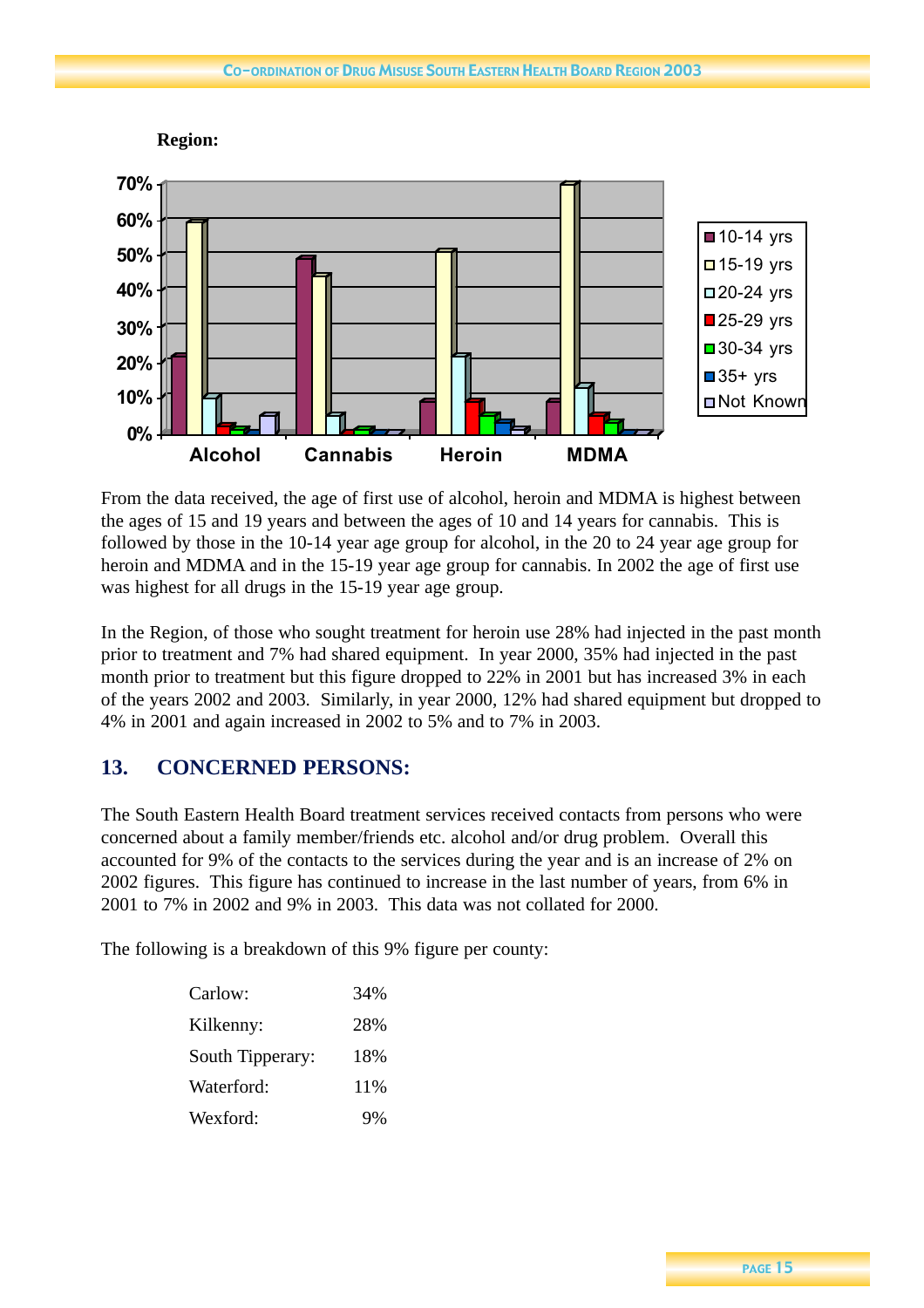## **2. DRUG TREATMENT CLINICS**

The two drug treatment clinics in the Region, based in Carlow and Waterford are essentially for those who are addicted to opiates. G.P.'s also provide a drug treatment service but this is limited.

Based on data received from the Clinics, 31 people sought treatment at the Carlow clinic and 26 at the Waterford clinic during 2003. There has been no change in these figures for Carlow but there has been an increase of 17 clients on 2002 figures at the Waterford clinic.

As with the other treatment Services the majority of those who attended both clinics were male. Combining data from both services 61% were male and 39% female.

Again, combining data from both clinics, the highest numbers of those attending for treatment were in the 20-29 age group. 30% were in the 30-39 age group, 16% in the 40-49 age group, 5% between the ages of 18 and 19 and 3% in the 50-59 age group.

The highest numbers of clients in both clinics who first used opiates were in the 15-19 age group (51%). 17% had first used opiates between the ages of 20 and 24 years and 10% between the ages of 13 and 14 years.

As with the other services the majority of those attending the Clinics were living in stable accommodation – 97% Carlow (90% in 2002) and 89% Waterford (89% in 2002).

The majority of those attending the Carlow clinic were unemployed, 61% (58% 2002). The same was true for Waterford in year 2003 with the figure at 58%. In 2002, 44% each of the Waterford clients were unemployed and employed.

## **Area of Residence:**

Combining data from both clinics the following chart shows the percentage of clients by area of residence

|                        | <b>Years</b>                 |     |     |     |  |
|------------------------|------------------------------|-----|-----|-----|--|
| County                 | 2001<br>2003<br>2002<br>2000 |     |     |     |  |
| Carlow                 | 42%                          | 56% | 65% | 50% |  |
| Kilkenny               | 3%                           | 5%  | 3%  | 6%  |  |
| <b>South Tipperary</b> | 2%                           | 3%  | 5%  | 17% |  |
| Waterford              | 25%                          | 10% | 13% | 22% |  |
| Wexford                | 25%                          | 26% | 14% | 6%  |  |
| <b>North Tipperary</b> | 3%                           | 5%  | 4%  | 0%  |  |

The percentage of clients attending the clinics with addresses in Carlow has fallen over the last three years, along with those with addresses in South Tipperary. Clients with addresses in Kilkenny and Waterford fell between years 2000 and 2001 and increased between years 2001 and 2002. However, whilst those with addresses in Kilkenny decreased between 2002 and 2003, those with addresses in Waterford increased 15% between 2002 and 2003. The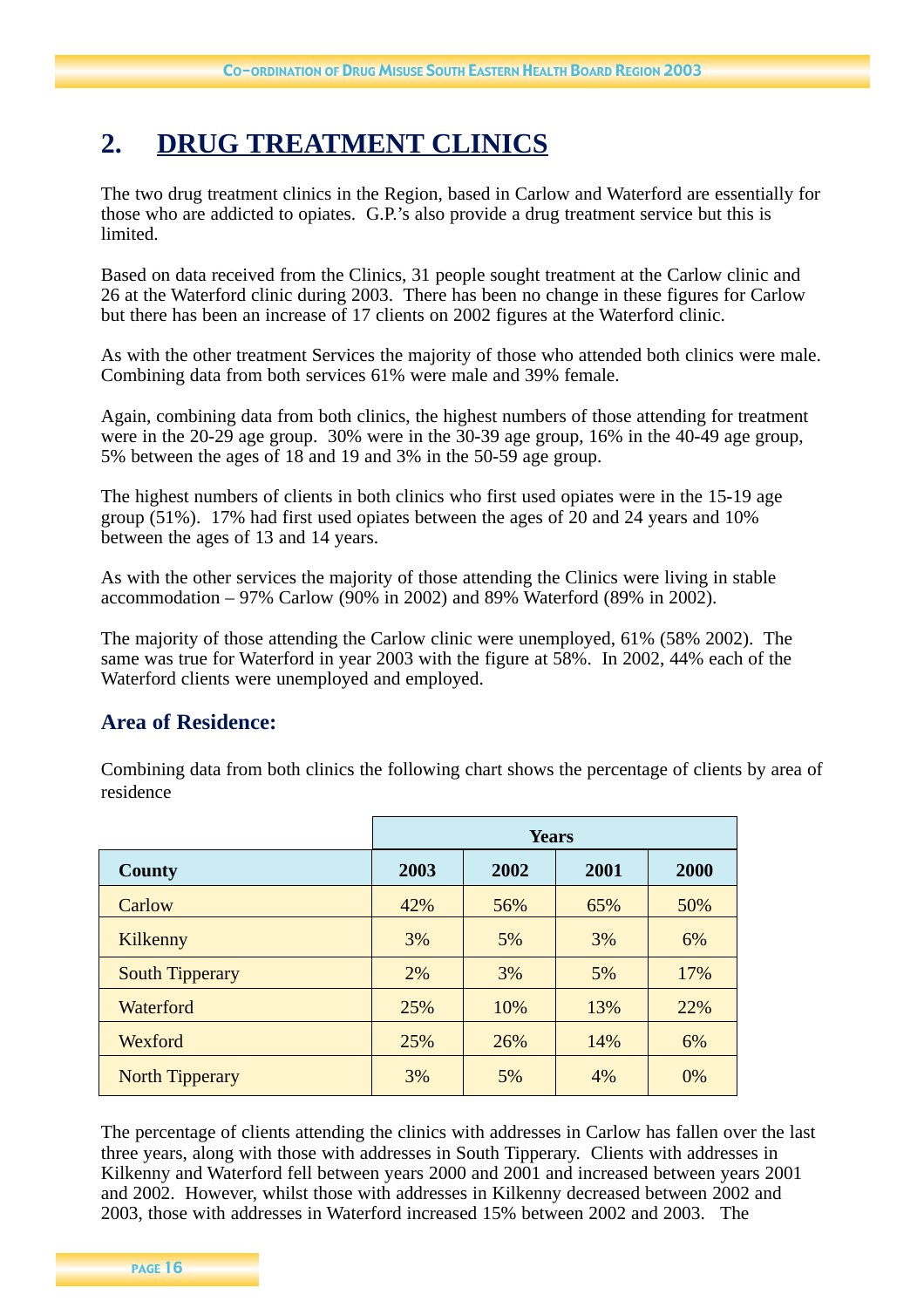percentage of clients with addresses in Wexford rose in the three years 2000, 2001 and 2002 but has decreased by 1% in 2003.

The age that clients first injected was highest between the ages of 18 and 24 years (37%) and the same percentage had ever shared equipment.

Drug medication for the Clinics was provided by twenty pharmacies throughout the region, which are involved in the Programme.

In addition to the services provided at the two Drug Treatment Clinics, three General Practitioners in the region treated a total to six patients during the year.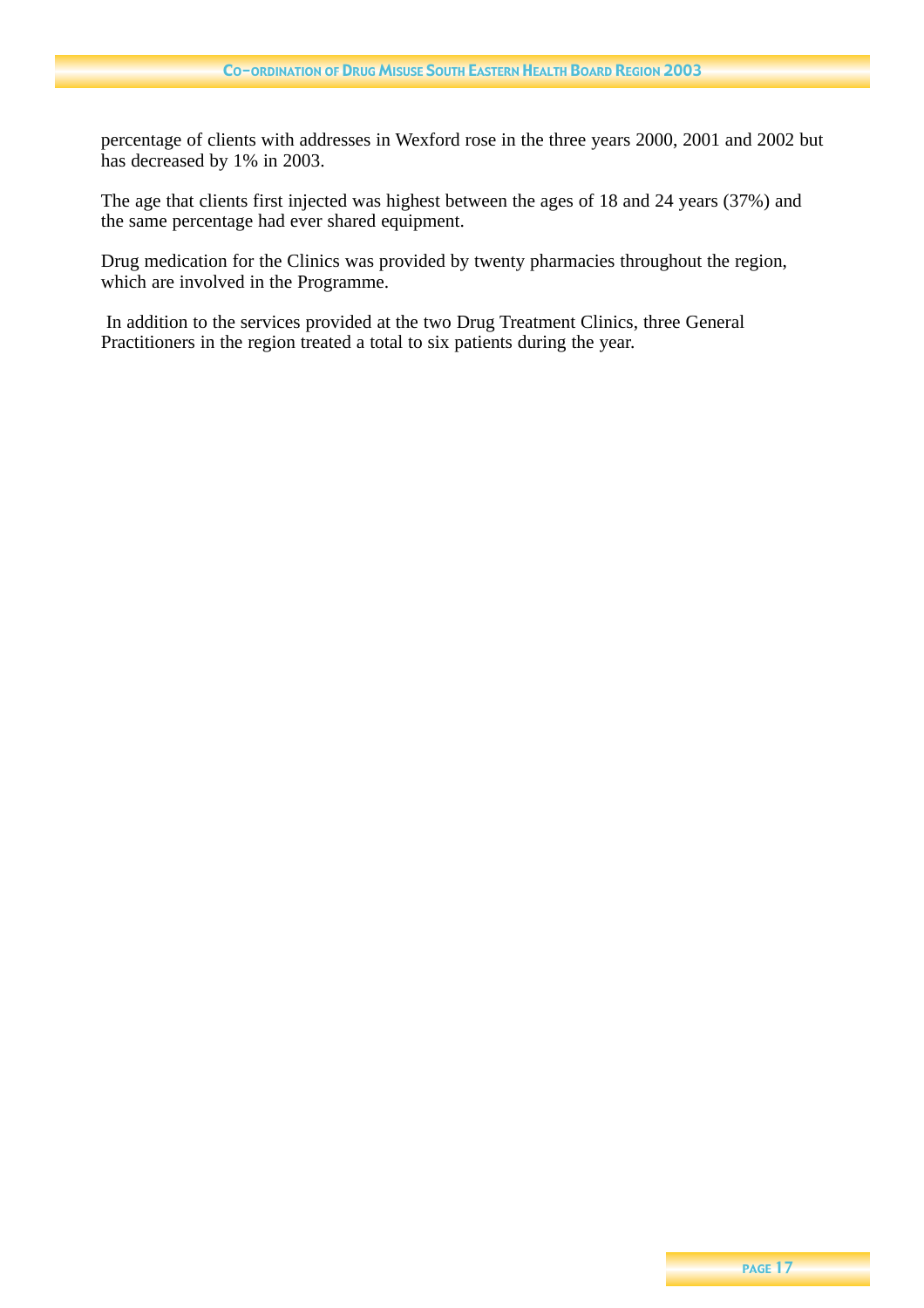## **3. H.I.P.E. SYSTEM**

The Hospital In-patient Enquiry (HIPE) Scheme is a computer based health information system designed to collect clinical and administrative data on discharges and deaths from acute hospitals in Ireland. It is the principal source of national data on discharges from acute hospitals. The data collected by the HIPE system can be logically grouped into demographic, clinical and administrative data. Each HIPE discharge record represents one episode of care and patients may have been admitted to hospital(s) more than once with the same or different diagnoses. All of the data collected is coded in a standardised format for computer input and for subsequent analysis of the data.

There are just under one thousand codes under this System. Data reports were requested under five of these codes that obviously related to alcohol and drugs. **There may be higher instances of alcohol or drug related admissions to the hospitals not accounted for under these codes.** 

Data was received from the H.I.P.E. Departments of:

Waterford Regional Hospital Wexford General Our Lady's Hospital, Cashel St. Joseph's Hospital, Clonmel St. Luke's Hospital, Kilkenny

Taking into account the routine time lag in chart coding the information as presented below is based on year 2002 to ensure a complete data set.

Based on the data received and the overall number of coded cases for each of the hospitals, the following is a breakdown under one or more of the following codes:

- a. Alcoholic Psychoses
- b. Drug Psychoses
- c. Alcohol Dependence Syndrome
- d. Drug Dependence
- e. Non-Dependent Abuse of Drugs.

| <b>Hospital</b>                    | % Coded<br><b>Admissions</b><br>2002 | % Coded<br><b>Admissions</b><br>2001 | % Coded<br><b>Admissions</b><br>2000 |
|------------------------------------|--------------------------------------|--------------------------------------|--------------------------------------|
| Our Lady's Cashel                  | 3%                                   | 2%                                   | 3%                                   |
| <b>St. Luke's Kilkenny</b>         | 2%                                   | 2%                                   | 2%                                   |
| <b>Wexford General</b>             | 3%                                   | 2%                                   | 2%                                   |
| St. Joseph's Clonmel               | 2%                                   | 2%                                   | 1%                                   |
| <b>Waterford Regional Hospital</b> | 2%                                   | 1%                                   | 2%                                   |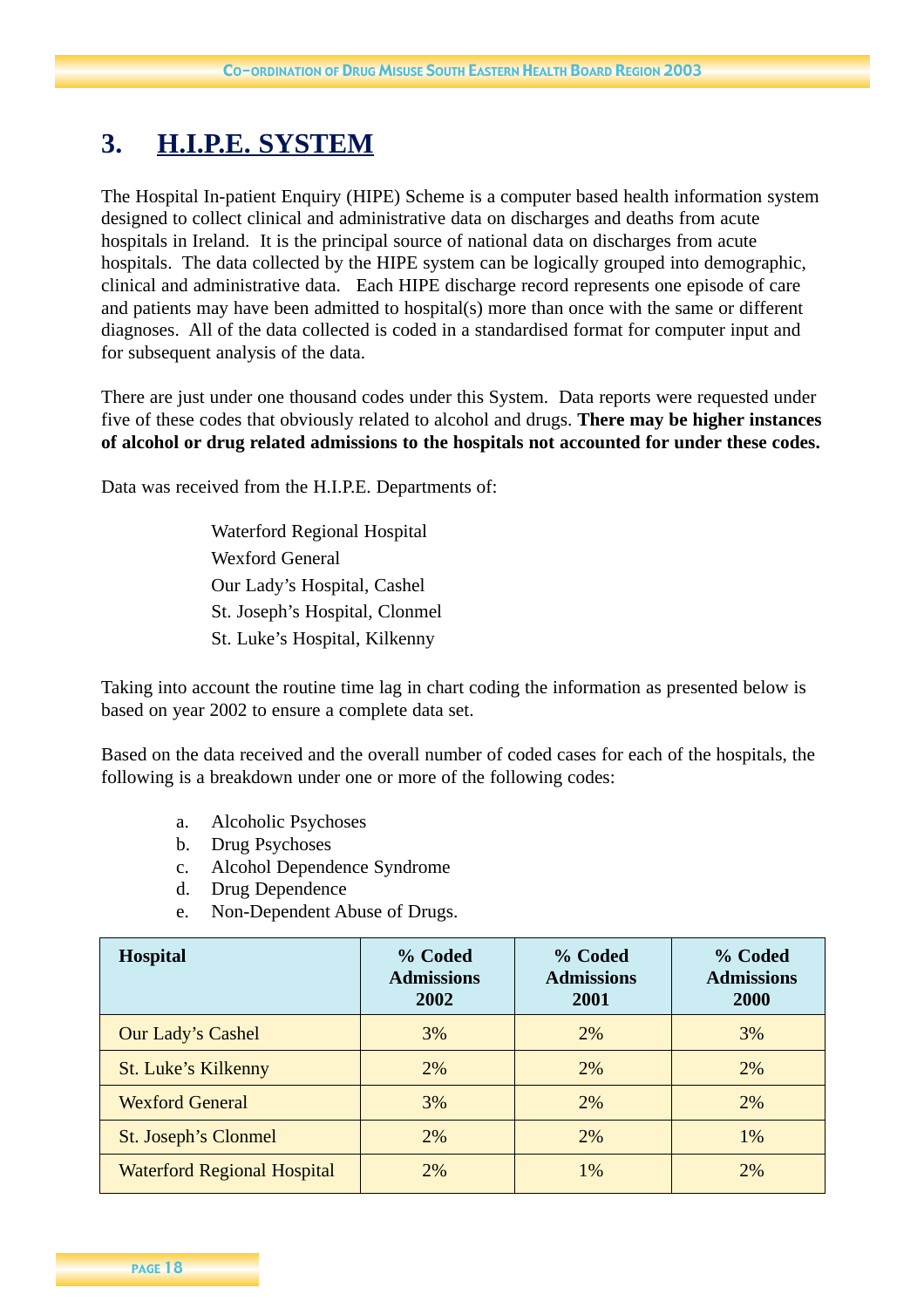

The following breakdown includes data from all five hospitals.

**Age Group:**

Overall the highest numbers of admissions to the hospitals were in the 20-29 year age group, the same as year 2001 and 2000 and the same as the South Eastern Health Board Treatment Services. The next highest at 18% were in the 40-49 age group, followed by those in the 30-39 year age group at 15%. The S.E.H.B. Treatment Service differs here with the next highest age group between 30 and 39 years, followed by those in the 10 to 19 year age group.

As with data received from all services, the majority of admissions for all hospitals were male at 73%. This figure is down 1% on year 2001.

| <b>S.E.H.B.</b>         | % 2002 | % 2001 | % 2000 |
|-------------------------|--------|--------|--------|
| Carlow                  | 9%     | 11%    | 9%     |
| Kilkenny                | 15%    | 17%    | 18%    |
| <b>South Tipperary</b>  | 18%    | 20%    | 9%     |
| <b>Waterford City</b>   | 12%    | 11%    | 21%    |
| <b>County Waterford</b> | 7%     | 7%     | 11%    |
| Wexford                 | 30%    | 26%    | 23%    |
| <b>National</b>         | 7%     | 7%     | 6%     |
| <b>Great Britain</b>    | 1%     | 1%     | 2%     |

## **Area Of Residence:**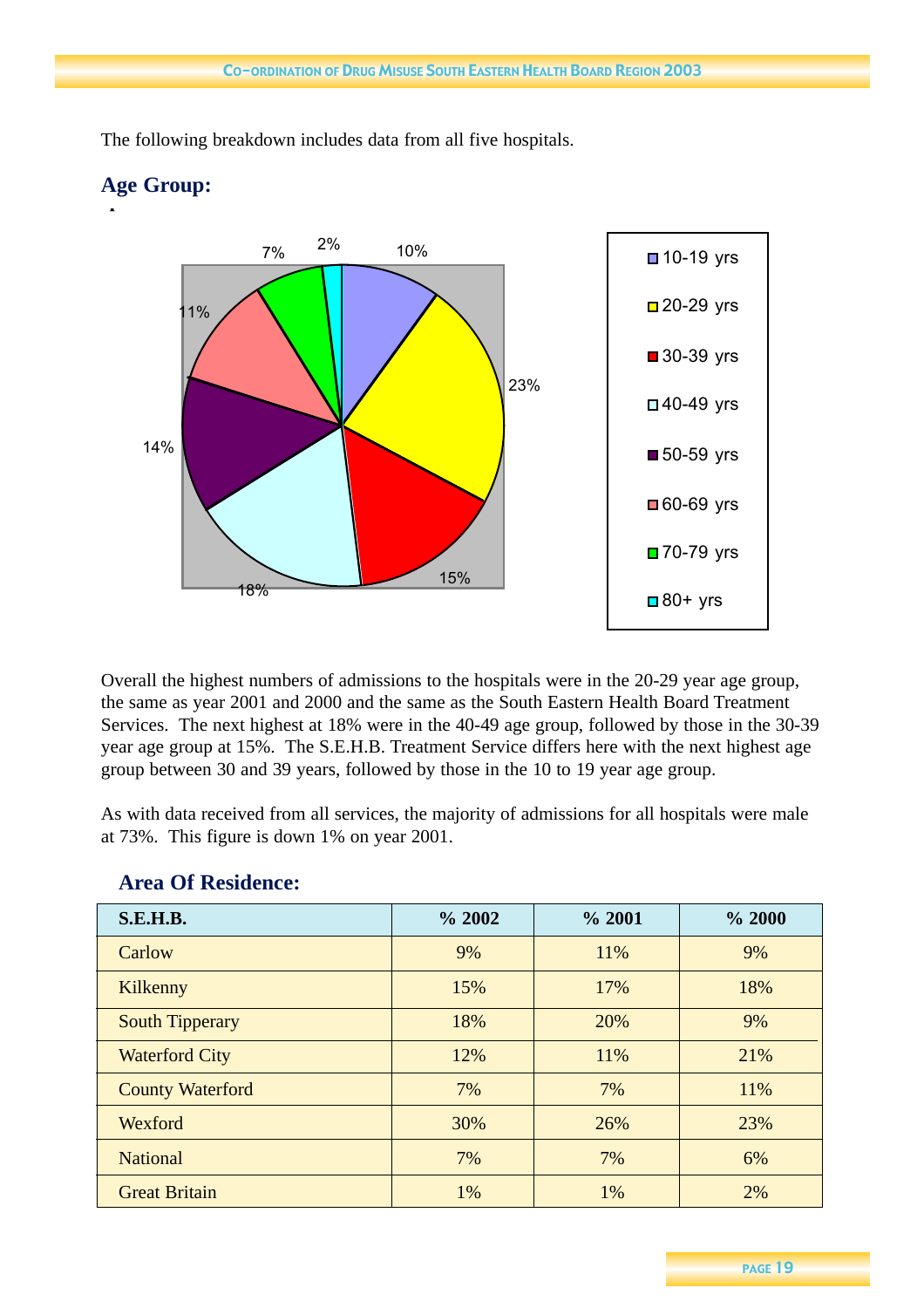Between the years 2000 and 2002, there has been a decrease in the number of clients with addresses in Kilkenny (3%), Waterford City (9%) and County Waterford (4%). In the same period there has been an increase in the number of clients with addresses in South Tipperary (9%) and Wexford (7%).

A patient can have up to ten diagnoses; therefore the data as presented below includes both primary and secondary diagnoses under one or more of the five H.I.P.E. codes. 8% of the cases had a primary diagnoses only, down 7% on year 2001. 87% had a secondary diagnoses only and 5% had both a main and secondary diagnoses. Overall, 14% of the admissions were repeats.

Based on the data received from all hospitals:

| H.I.P.E. Codes                      | <b>Percentage of Admissions</b>                                                                                                                                                                             |
|-------------------------------------|-------------------------------------------------------------------------------------------------------------------------------------------------------------------------------------------------------------|
| <b>Alcoholic Psychoses</b>          | $0.9\%$                                                                                                                                                                                                     |
| <b>Drug Psychoses</b>               | $0.5\%$                                                                                                                                                                                                     |
| <b>Alcohol Dependence Syndrome</b>  | $19.2\%$                                                                                                                                                                                                    |
| <b>Drug Dependence</b>              | $0.4\%$<br>(this figure includes cannabis, opioids and<br>unspecified drugs)                                                                                                                                |
| <b>Non-Dependent Abuse Of Drugs</b> | 71.3%<br>(this figure includes:<br>$67.6\%$ alcohol<br>2% drugs<br>drugs unspecified/cannabis/cocaine/opioids/<br>amphetamines/hallucinogens/anti-<br>depressants/barbiturates<br>1% both alcohol and drugs |
| <b>Multiple Diagnoses</b>           | 7.6%                                                                                                                                                                                                        |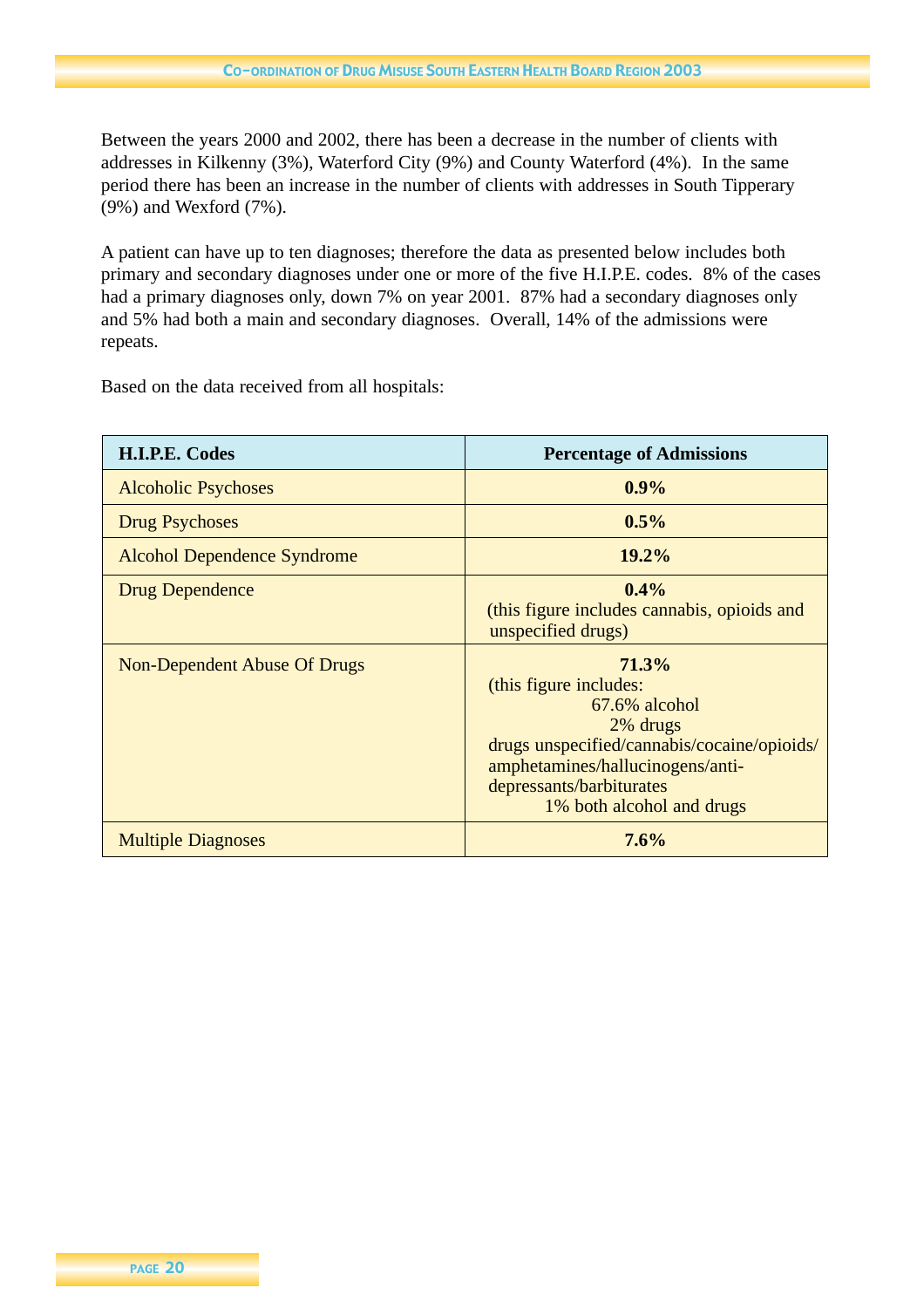## **4. IN-PATIENT PSYCHIATRIC SERVICES**

A full year data set was received from St. Senan's Psychiatric Hospital, Enniscorthy for the National Drug Treatment Reporting System in 2003. Again, St. Senan's is the only in-patient psychiatric service participating in the National Drug Treatment Reporting System which is an epidemiological database on treated drug and alcohol misuse in Ireland. One form is required to be completed for each individual treated during the twelve-month period running from 1 January to 31 December.

All psychiatric services produce data for the Mental Health Division of the Health Research Board but it should be noted that the data set required for the Mental Health Division is broader and not as alcohol/drug defined as that for the Drug Misuse Research Division for the National Drug Treatment Reporting System.

Some data is received from the counselling services, provided through the Mental Health Services, for the various Departments of Psychiatry and Psychiatric Hospitals but these are inpatient clients who are seen by the counselling service and a counsellor will not see all inpatients.

Figures for St. Senan's are included in the regional figures and in the South Eastern Health Board breakdown figures under item 1. Data collected from St. Senan's includes clients who receive treatment for alcohol and/or drug misuse whether as a main diagnoses or in conjunction with another illness.

In 2003, 75 clients were treated for alcohol and or drug misuse in St. Senan's Hospital. 20% of these are not included in the figures as presented under item 1, as these were double counts within the reporting system, i.e. clients who were treated in more than one service during the reporting period. This figure is down 20% on last year. Again this may be due to the vacant counsellor posts in the counselling service based in St. Senan's Hospital as there would normally be a higher number of crossover clients between the two services.

83% of clients were treated for alcohol misuse, 9% for misuse of cannabis, 5% for heroin misuse and 1% each for both cocaine and MDMA misuse. 71% of clients were admitted for detoxification.

The following is data from a report from the Mental Health Division, Health Research Board "Activities of Irish Psychiatric Services 2002" by Antoinette Daly/Dermot Walsh

Health board hospitals & general hospital psychiatric units. All admissions. Diagnosis. Ireland 2002. *(rates per 100,000 population aged 16 years and over)*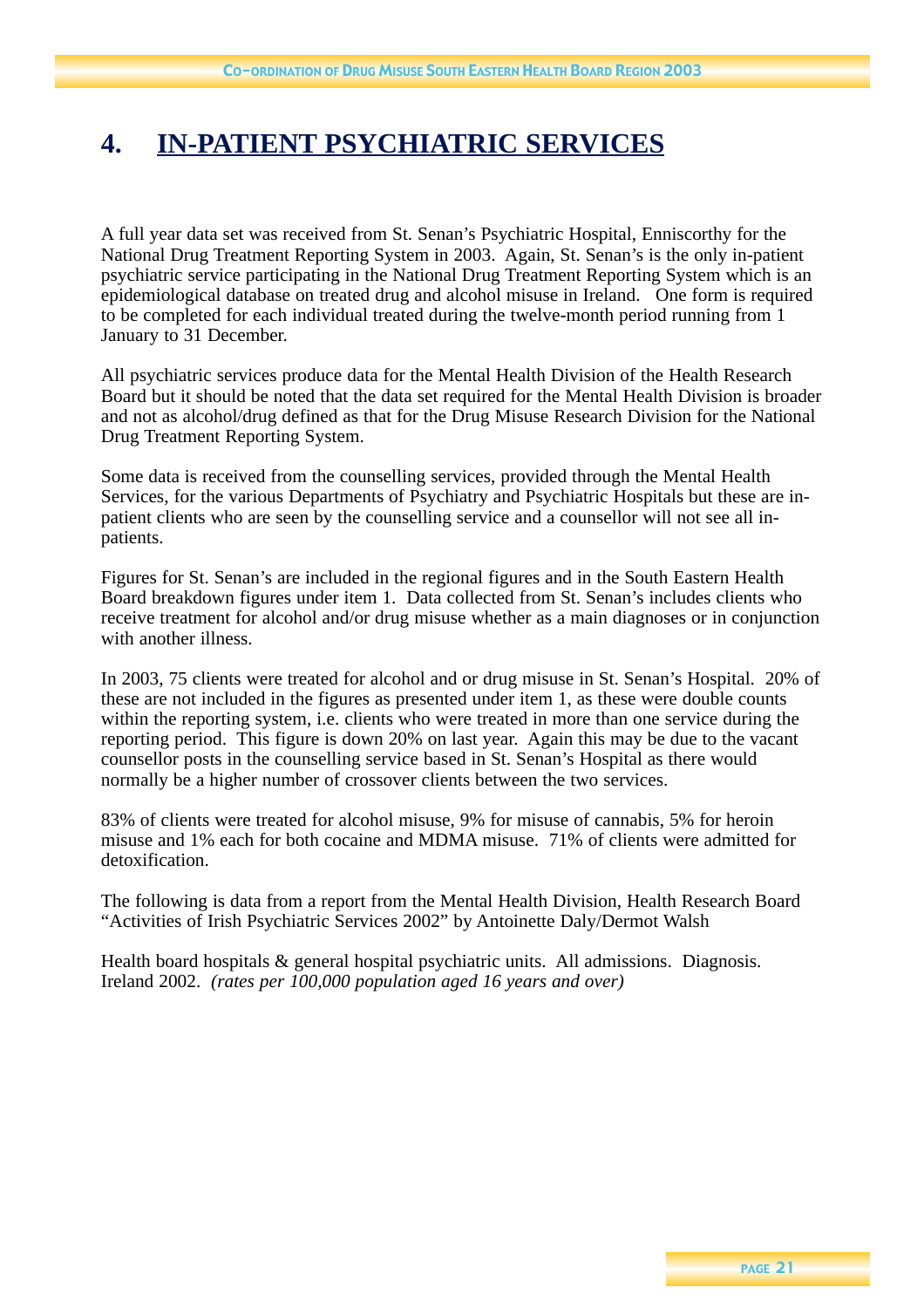## **South Eastern Health Board**

|                                                  | Numbers with percentages.  |                        |  |
|--------------------------------------------------|----------------------------|------------------------|--|
| <b>Hospitals/Psychiatric Units</b>               | <b>Alcoholic Disorders</b> | <b>Drug Dependence</b> |  |
| St. Canice's Hospital, Kilkenny                  | 88                         | 17                     |  |
|                                                  | 21.1%                      | 4.1%                   |  |
| St. Dympna's Hospital, Carlow                    | 68                         | 12                     |  |
|                                                  | 23.4%                      | 4.1%                   |  |
| St. Luke's Hospital, Clonmel                     | 41                         | 12                     |  |
|                                                  | 20.0%                      | 5.9%                   |  |
| St. Otteran's Hospital, Waterford                | $\mathbf{0}$               | $\mathbf{0}$           |  |
|                                                  | 0.0%                       | $0.0\%$                |  |
| St. Senan's Hospital, Enniscorthy                | <b>146</b>                 | 23                     |  |
|                                                  | 23.7%                      | 3.7%                   |  |
|                                                  | 111                        | 16                     |  |
| Psychiatric Unit, Waterford Regional Hospital    | 14.4%                      | 2.1%                   |  |
|                                                  |                            |                        |  |
| Psychiatric Unit, St. Joseph's Hospital, Clonmel | <b>165</b>                 | 43                     |  |
|                                                  | 18.5%                      | 4.8%                   |  |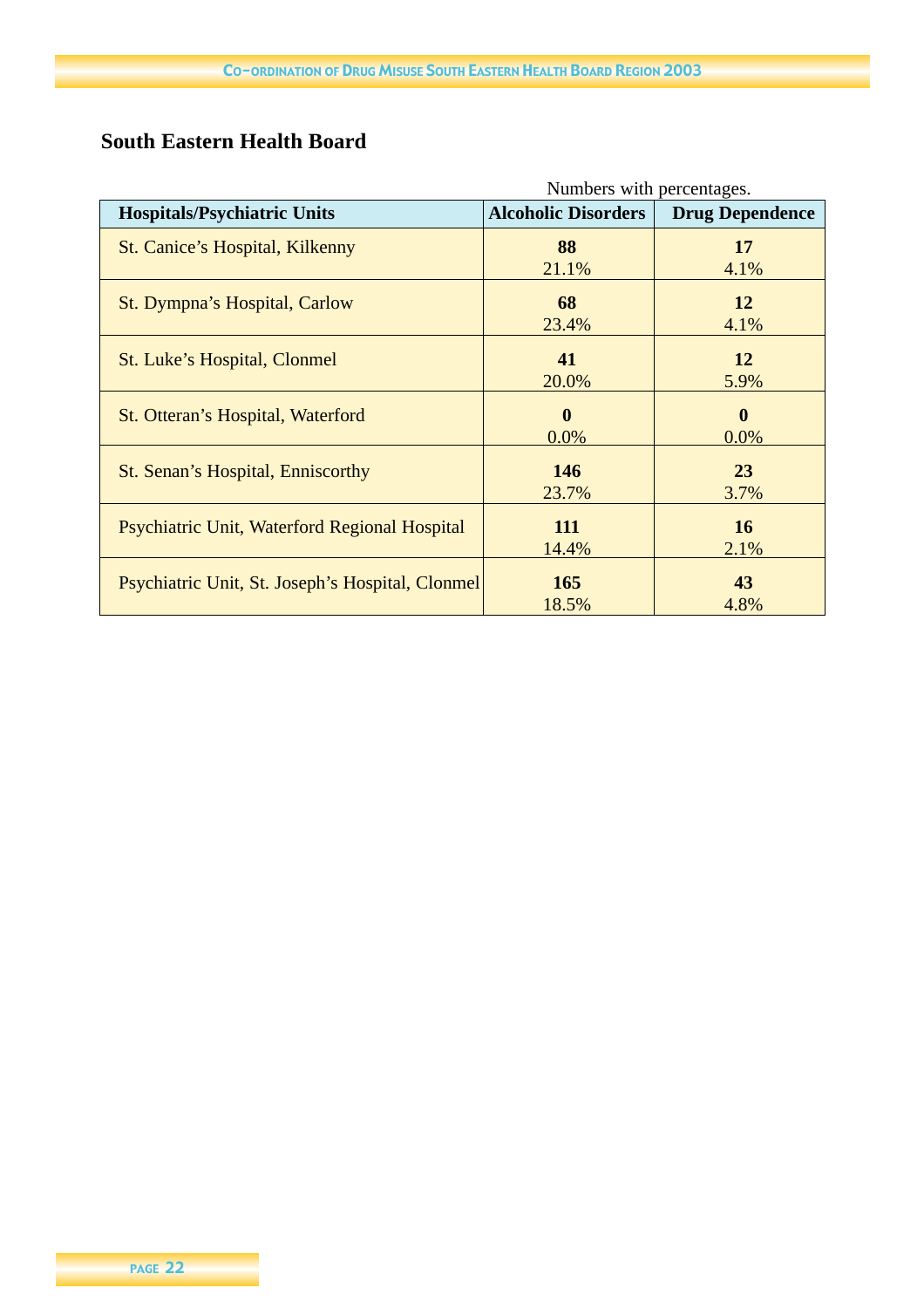## **5. AISÉIRÍ SERVICES**

Based on the information supplied by the two Aiséirí Services in Cahir and Wexford, 263 people sought treatment for problem alcohol/drug use at the Cahir Centre during 2003 and 254 at the Wexford Centre.

7% of those who sought treatment at Cahir and 5% at Wexford had also sought treatment at another treatment centre in the Region.

As with the South Eastern Health Board Treatment Services the majority attending these services were male.



## **Age Group:**

In 2001, the majority of clients who sought treatment at both services during the year were in the 30-39 age group, in 2002 the majority of Cahir clients were in the 20-29 age group and in the 40-49 age group in Wexford. This year, again the majority of Cahir clients are in the 20-29 age group whilst the majority of Wexford clients has changed and are now in the 30-39 age group.

## **Area of Residence:**

| south Eastern Health Doard Audresses |       |         |  |
|--------------------------------------|-------|---------|--|
| Year                                 | Cahir | Wexford |  |
| 2000                                 | 39%   | 48%     |  |
| 2001                                 | 35%   | 55%     |  |
| 2002                                 | 38%   | 48%     |  |
| 2003                                 | 49%   | 47%     |  |

#### **South Eastern Health Board Addresses**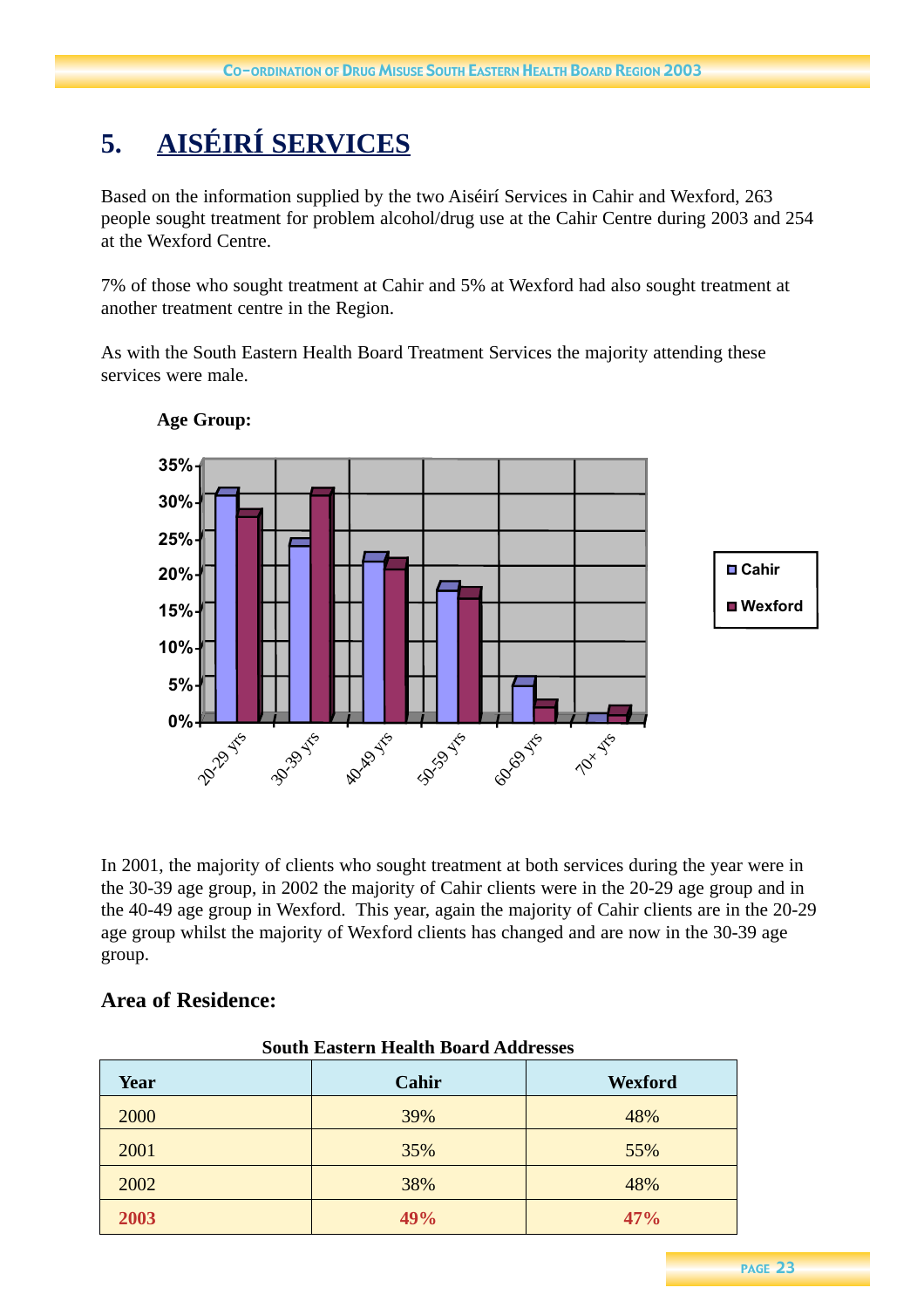Figures for those attending Cahir with addresses in the South Eastern Health Board region fell in 2001 but increased again in 2002 and 2003. Between the years 2000 and 2003 there has been an overall increase of 10% in clients attending Aiséiri, Cahir with addresses in the South Eastern Health Board region. The percentage of clients attending the Wexford service with addresses in the South Eastern Health Board region rose between 2000 and 2001 but has continued to decrease since then. Both Services provide treatment on a national level.



**South East Region Area of Residence**

As with the previous years 2000 to 2002, the majority of clients with addresses in the South Eastern Health Board region at the Cahir centre had addresses in South Tipperary. This figure rose from 24% in 2002 to 34% in 2003. Likewise the Wexford centre had the highest percentage of clients with addresses in Wexford. However this figure is down 7% on year 2002 figures.

## **Main Drug**

As with the South Eastern Health Board Treatment Services the main drug for which treatment was sought continues to be alcohol. The figure for alcohol is up 1% at the Cahir Centre, from 85% in year 2002 to 86% in 2003, however it is again down for the Wexford centre in 2003 from 84% in 2001 to 80% in 2002 to 79% in 2003. The figure for cannabis is down for both Centres in 2003, from 10% to 9% at Cahir and from 10% to 7% at Wexford. Heroin figures are up 1% at Cahir, from 1% in 2002 to 2% in 2003 and up again at the Wexford centre, from 5% in 2000 and 2001 to 6% in 2002 and to 9% in 2003.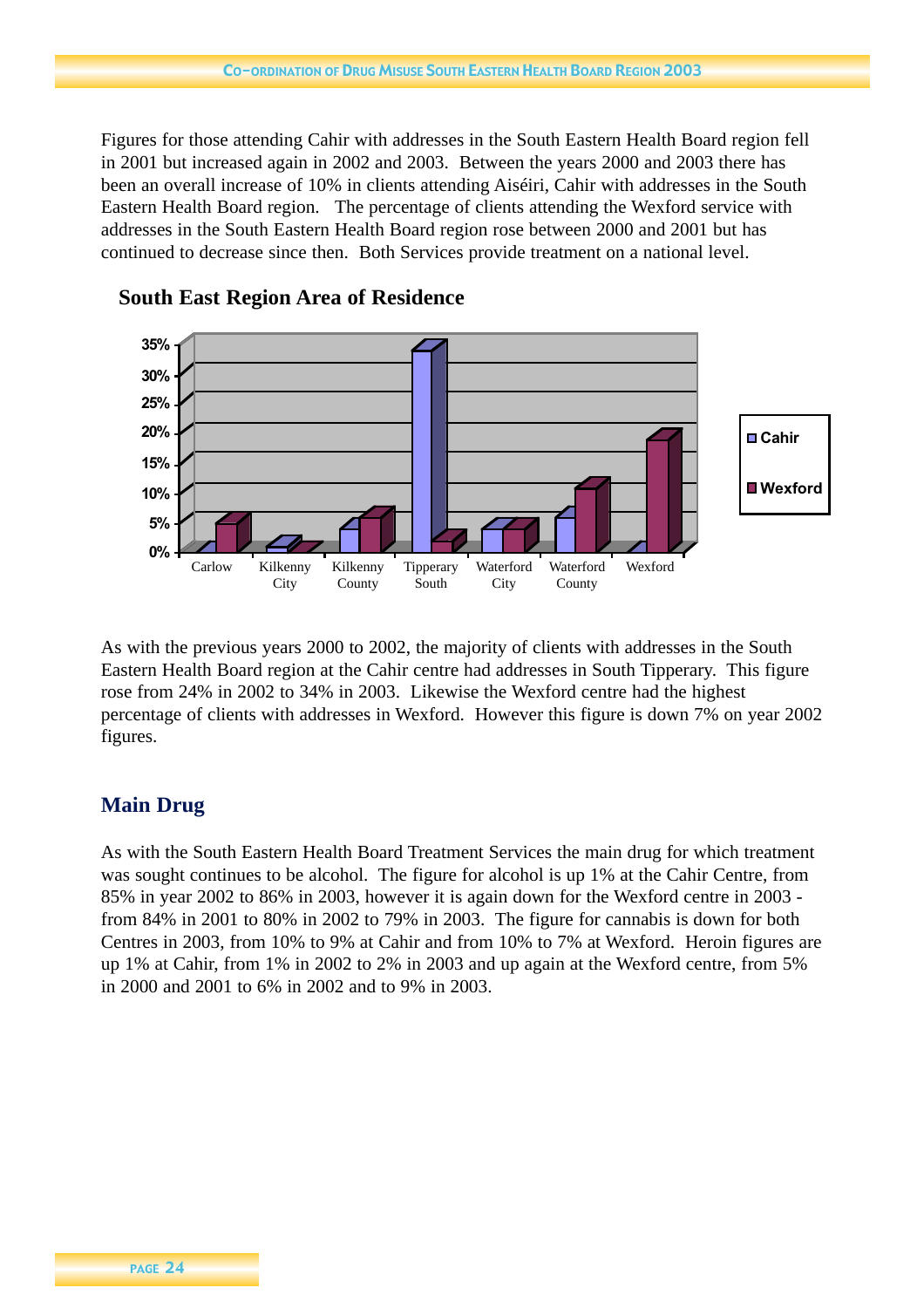| <b>Main Drug</b>               | Aiséirí Cahir | Aiséirí Wexford |
|--------------------------------|---------------|-----------------|
| Alcohol                        | 86%           | 79%             |
| <b>Benzodiazepines</b>         | 1%            | 0%              |
| Cannabis                       | 9%            | 7%              |
| Cocaine                        | 0%            | 3%              |
| Heroin                         | 2%            | 9%              |
| <b>MDMA</b>                    | 1%            | 0%              |
| <b>Other Opiate Type Drugs</b> | 0%            | 1%              |

35% (30% in 2002) of Cahir clients had secondary drugs of misuse and 34% (40% in 2002) of Wexford clients. Cannabis was the main secondary drug of misuse for both Centres. This was followed by MDMA, alcohol and cocaine and amphetamines at the Cahir centre and MDMA and cocaine at the Wexford centre.

62% of Cahir clients had never previously been treated for substance misuse and 74% of Wexford clients.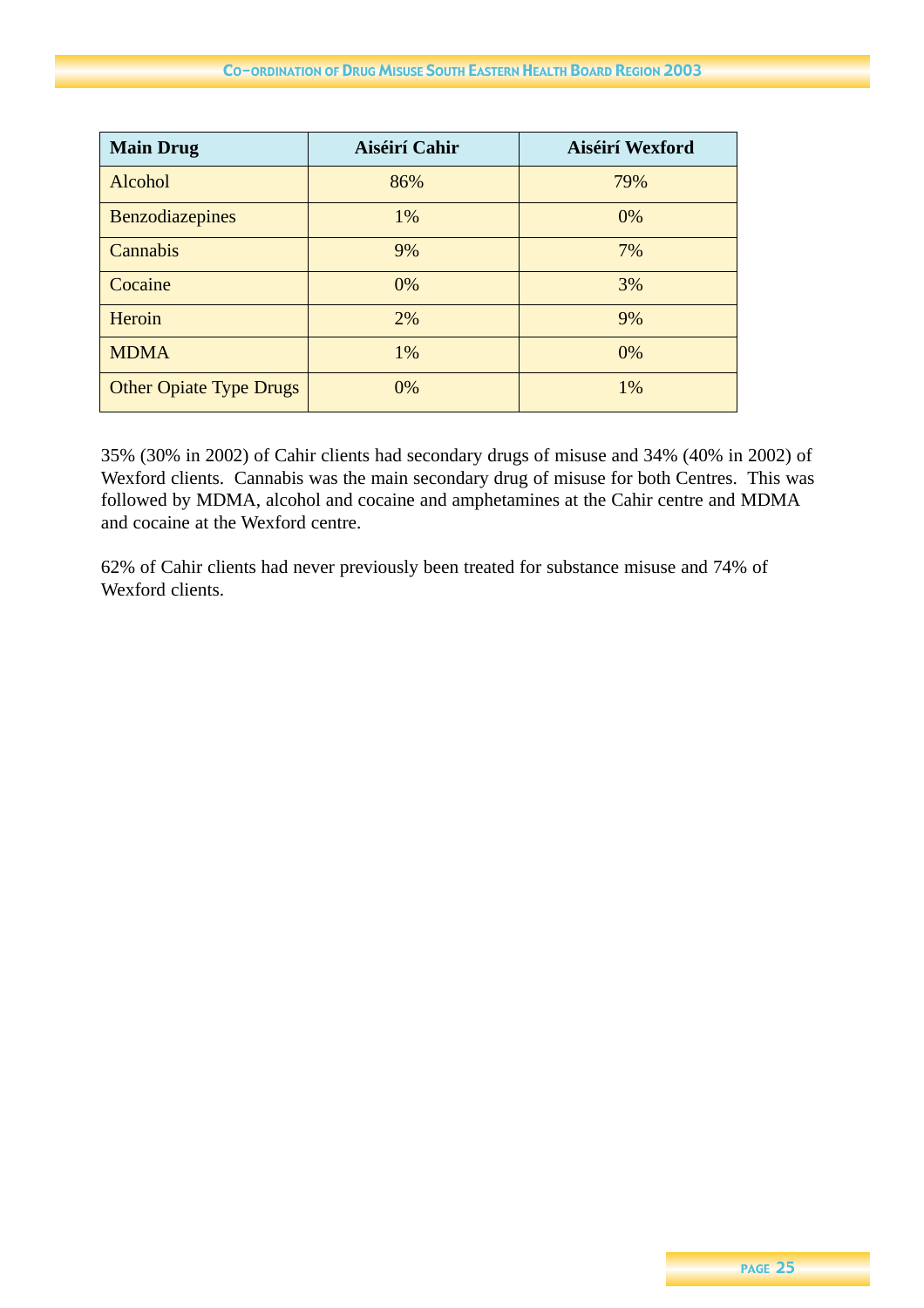## **6. AISLINN ADOLESCENT ADDICTION TREATMENT SERVICE**

Aislinn Adolescent Addiction Treatment Service is based in Ballyragget, Co. Kilkenny and caters for

15 – 21 year olds. Like the Aiséirí Services, Aislinn provides treatment on a national level.

Based on information provided by the Service during 2003, 177 individuals sought treatment for problem drug and alcohol use.

#### $\mathbf{r}$  because the problem drug and alcohol use. **Numbers Attended and/or Sought Treatment at Aislinn 2000-2003**



The number of clients seeking or attending for treatment at Aislinn has increased in each of the years 2000 to 2003. There was a large increase in the numbers who sought treatment at Aislinn from year 2000 to 2001 as assessments were not included in the 2000 figures but have been included since.

## **Area Of Residence**

31% (25% in 2002) of those who sought treatment at Aislinn during the year had addresses in the South Eastern Health Board area. The majority of these, 13.6% had addresses in South Tipperary. The following chart gives a breakdown of this figure.

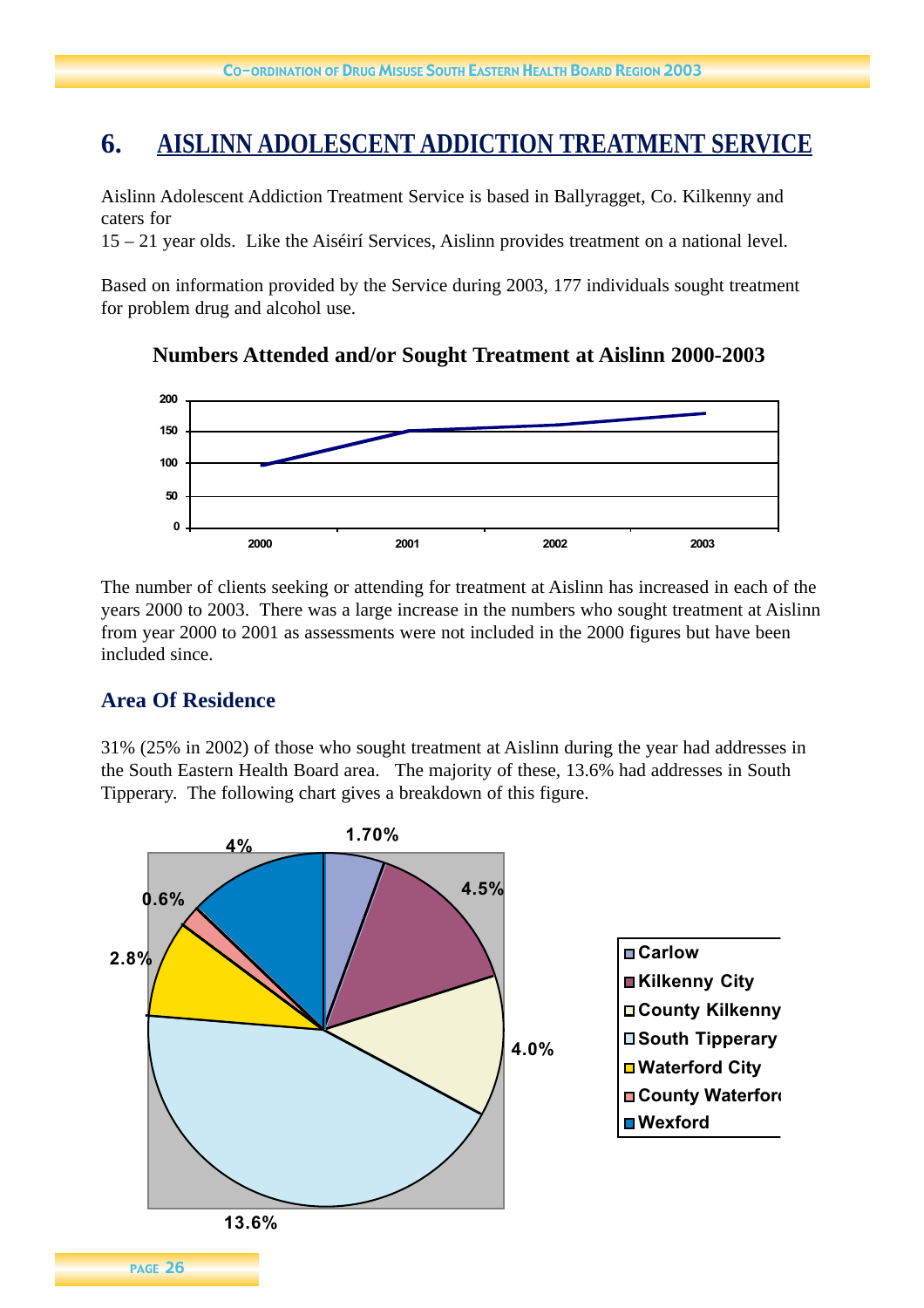## **Main Drug**

| <b>Main Drug</b>             | 2003 | 2002 | 2001 | 2000 |
|------------------------------|------|------|------|------|
| Alcohol                      | 47%  | 56%  | 70%  | 12%  |
| Cannabis                     | 36%  | 29%  | 20%  | 56%  |
| Heroin                       | 10%  | 10%  | 3%   | 4%   |
| Cocaine                      | 3%   | 0%   | 0%   | 1%   |
| <b>MDMA</b>                  | 2%   | 4%   | 3%   | 17%  |
| <b>Volatile Inhalants</b>    | 2%   | 1%   | 1%   | 1%   |
| <b>Amphetamines</b>          | 1%   | 0%   | 1%   | 3%   |
| <b>Prescribed medication</b> | 0%   | 1%   | 0%   | 0%   |

The main drugs for which treatment was sought were:

Alcohol remains the main drug of misuse for 2003 at this Centre. However the number attending with alcohol as the main substance of misuse has continually dropped in the years 2001, 2002 and 2003. However, those attending with cannabis as their main substance of misuse have increased in each of the years 2001, 2002 and 2003. In 2003, 3% of those who sought treatment at Aislinn had cocaine as their main drug of misuse, cocaine did not feature as a main drug in the years 2001 and 2002 but 1% of those who sought treatment in 2000 had. Whilst the percentage of those who sought treatment for heroin use had increased from 4% in 2000 to 10% in 2002, it has remained at 10% in 2003. MDMA has continued to fall in each of the years from 17% in 2000 to 2% in 2003.

81% of Aislinn clients had never previously been treated for substance misuse. As in 2002, 95% of Aislinn clients had a secondary drug of misuse, mainly cannabis, alcohol and MDMA.

All clients who seek treatment at Aislinn are first assessed. Again as in 2002, 29% of those who were assessed did not take up treatment.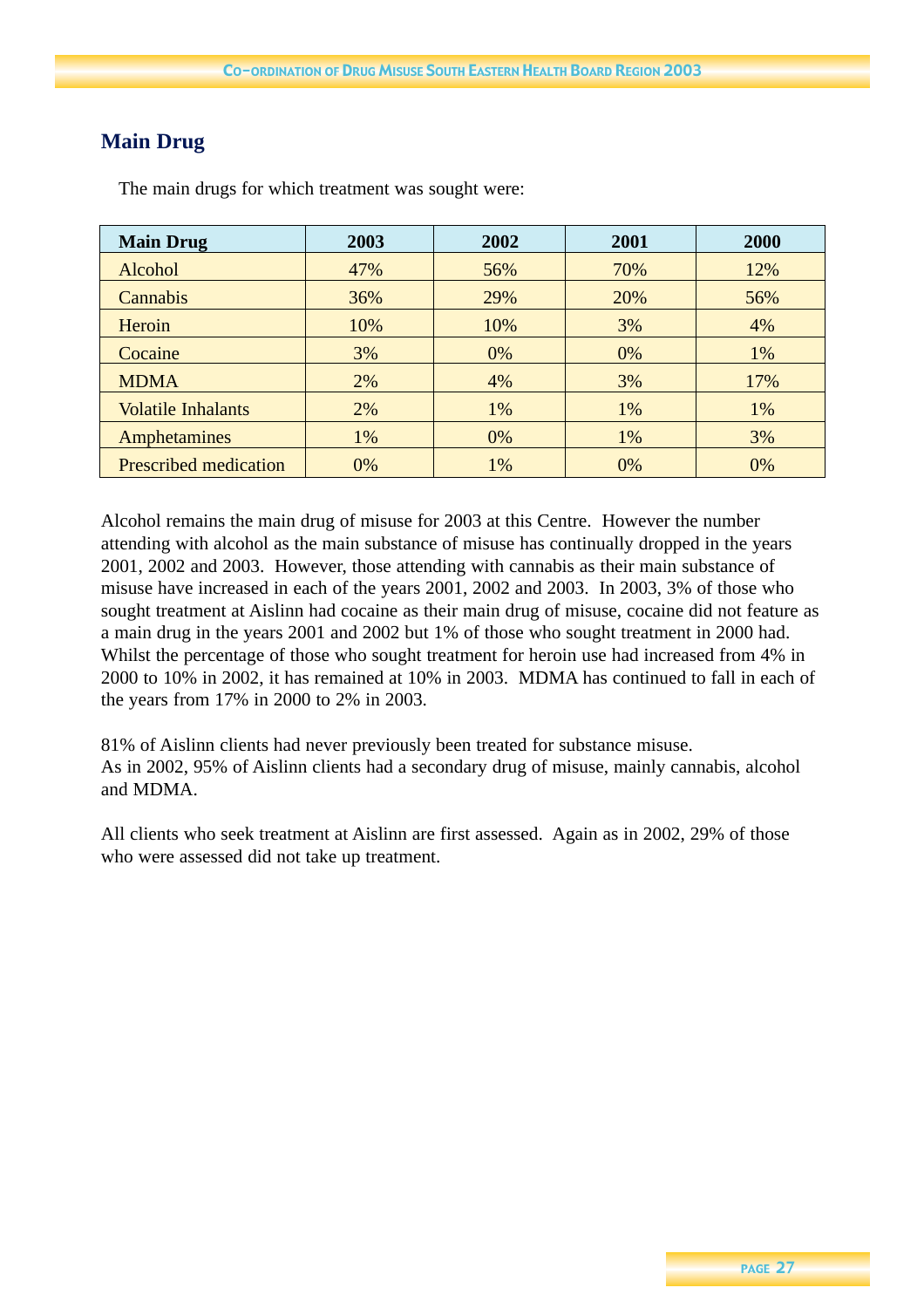## **7. THE CORNMARKET PROJECT**

The Cornmarket Project, Wexford Area Partnership. This is a voluntary service and offers free and confidential one to one counselling for substance misuse and other behavioural issues, structured day programmes for substance misusers and family support services.

2002 was the first year The Cornmarket Project submitted data and covered the period October to December and did not include those who sought treatment for alcohol misuse. The data as presented for 2003 is based on the full reporting year figures and includes alcohol data. 151 clients sought treatment at the Cornmarket Project during the year.

## **Area of Residence**

All clients had addresses in County Wexford. 46% lived in a rural area and 54% in an urban area.

| <b>Referral</b>                | $\frac{6}{6}$ |
|--------------------------------|---------------|
| <b>Self</b>                    | 13%           |
| Family                         | 19%           |
| Friends                        | 5%            |
| <b>General Practitioner</b>    | 2%            |
| <b>Hospital/Medical Agency</b> | 1%            |
| <b>Court/Probation/Police</b>  | 49%           |
| School                         | 3%            |
| Youthreach                     | 7%            |

#### **Referrals:**

## **Ever Previously Treated**

57% of clients had never previously been treated for alcohol and/or drug misuse. 42% had and it was not known in 1% of the cases.

**Age:**

| <b>Age Group</b>    | $\frac{0}{0}$ |
|---------------------|---------------|
| 14-19 years         | 31%           |
| $20-29$ years       | 39%           |
| 30-39 years         | 15%           |
| 40-49 years         | 9%            |
| 50-59 years         | 5%            |
| $60 + \text{years}$ | $1\%$         |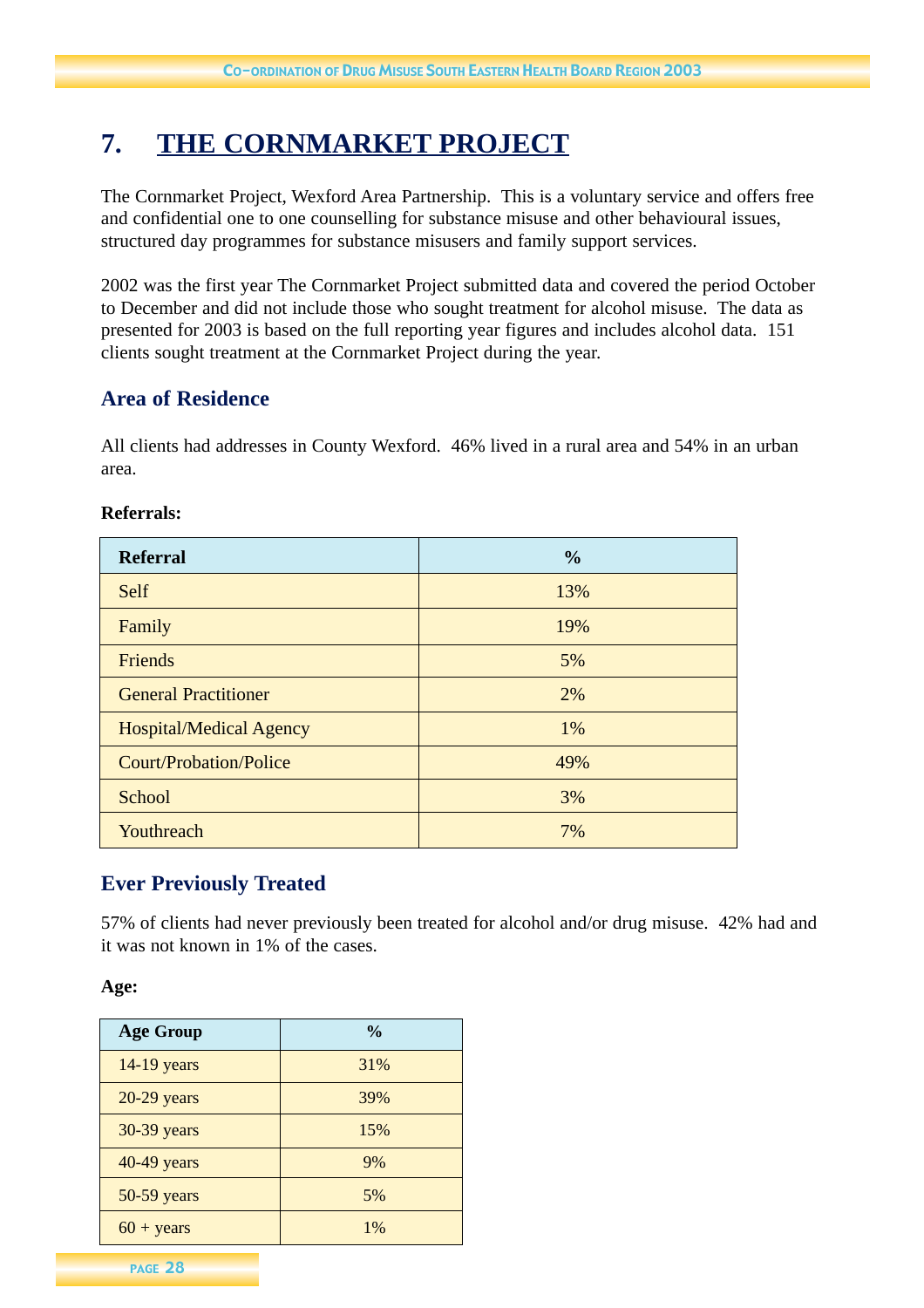Similar to all the services, those with the highest number of attendances are in the 20-29 year age group.

## **Main Drug**

Unlike the South Eastern Health Board services and both Aiséiri and Aislinn, the main drug for which sought was sought at the Cornmarket Project was cannabis at 45%, followed by alcohol at 31%. Compared with the other services cocaine was also high at 9% compared with 3% at Aislinn and Aiséiri, Wexford and 2% for the Region as a whole. Cocaine did not feature as a main drug of misuse at Aiséiri, Cahir for 2003.



95% of clients had secondary drugs of misuse. The majority of these being MDMA, cannabis, cocaine and alcohol, amphetamines, heroin and hallucinogens.

57% of clients had never previously been treated for substance misuse, 42% had and it was not known in 1% of the cases.

In addition the Cornmarket Project had 37 concerned persons i.e. family members and other concerned persons, who contacted the service during the year. They also had 238 calls for support and advice to their confidential phone help-line and 19 individuals whose primary issues were not substance misuse but other anti-social behaviours.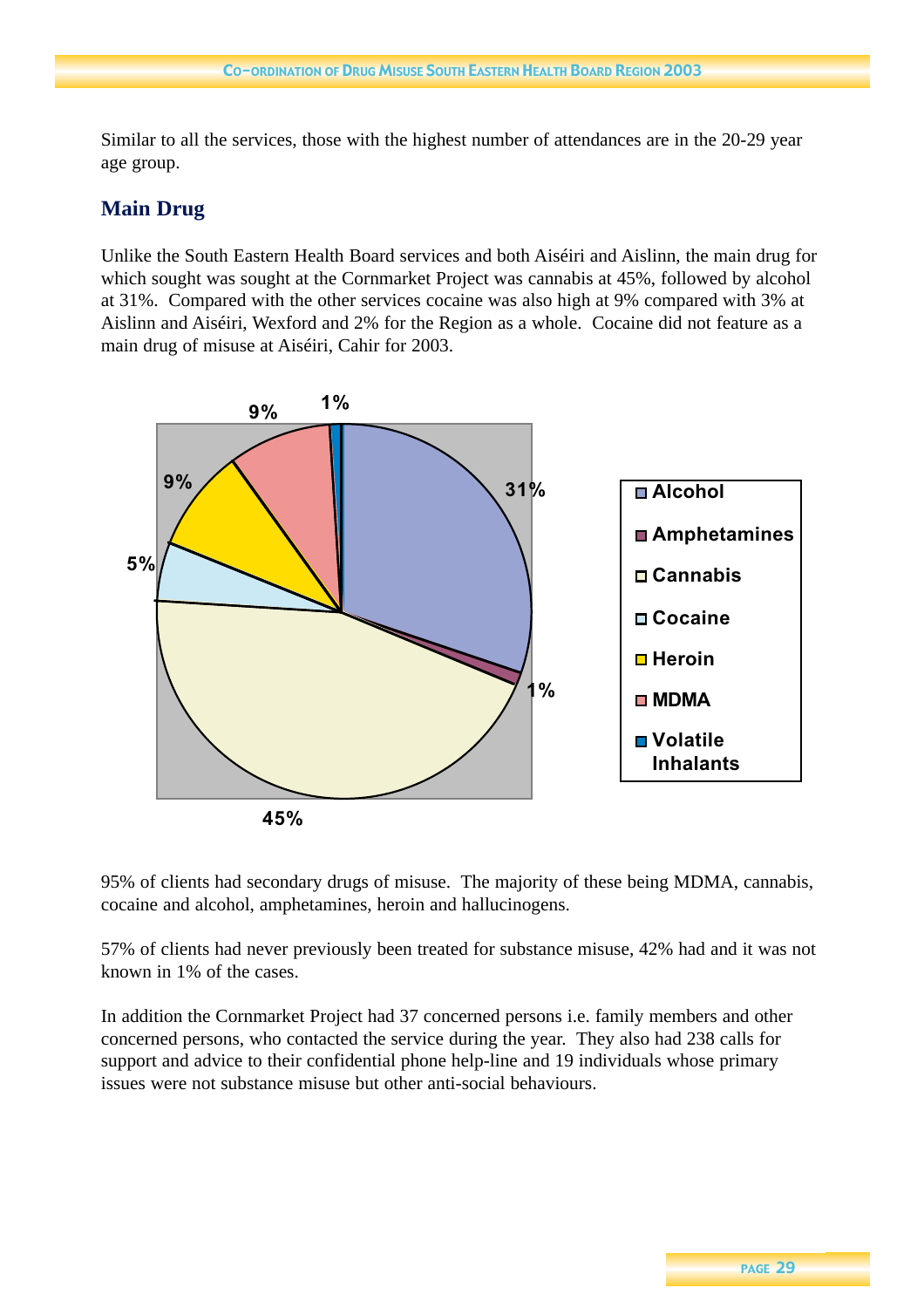## **8. PROBATION & WELFARE SERVICES**

Data from the Probation & Welfare Services is collected from Form A's which are the initial client referral sheet from the Courts to the Probation & Welfare Service. The quality of data presented below for these Services is therefore dependent on the amount of information recorded on the Form A's, which in some cases is minimal. It is therefore likely that there is an underestimation of the number of cases that involved alcohol and/or drugs.

Based on the data collected, below is the percentage of cases in each area that involved alcohol and/or drugs.

As you can see from the graph, the percentage of Carlow cases has fallen in each of the years from 2000 to 2003. Kilkenny cases rose in 2002 but again fell in 2003. South Tipperary cases increased in each of the years from 2000 to 2002 but again fell in 2003. The percentage of Waterford cases fell in each of the years from 2000 to 2002 but rose again in 2003. Wexford cases rose in 2001, dropped in 2002 and rose again in 2003.



As with all the Treatment Services the majority are male – overall 91% male and 8% female, which is a higher ratio of male/female than the Treatment Services.

## **Age Group**



As in previous years the majority of clients were in the 20-29 age group. This figure remains the same as 2002 at 47%. Percentage clients in the 10-19 age group rose 3% from 2002 figures and those in the 30-39 year age group also rose 1%. Those in the 40-49 age group decreased by 2% and those in the 50-59 age group and not known category both decreased by 1%.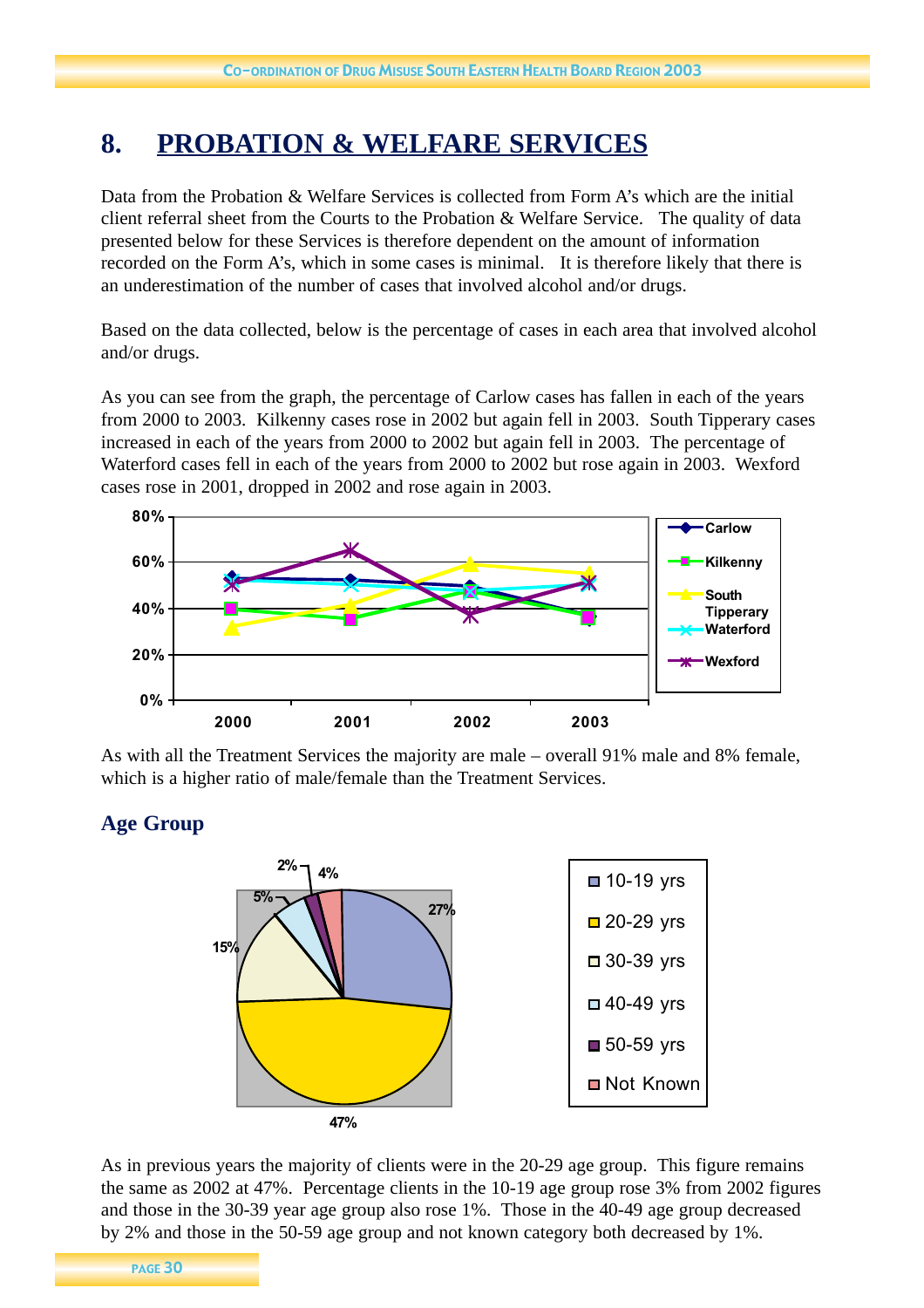## **Area of Residence**

83% of clients had addresses in the South Eastern Health Board area. This is down 5% on year 2002 (88%) figures, down 4% on 2001(87%) figures and down 1% on 2000 (84%) figures.

| <b>Area</b>            | <b>Percentages</b> |
|------------------------|--------------------|
| Carlow: urban          | 12%                |
| Carlow: rural          | $1\%$              |
| Kilkenny: urban        | 14%                |
| Kilkenny: rural        | 7%                 |
| South Tipperary: urban | 17%                |
| South Tipperary: rural | 4%                 |
| Waterford: urban       | 27%                |
| Waterford: rural       | 3%                 |
| Wexford: urban         | 12%                |
| Wexford: rural         | 3%                 |

Of the cases which involved alcohol and/or drugs:



The drugs involved were cannabis, MDMA, heroin, cocaine and amphetamines either alone or in combination with one another.

64% of the cases were referred to a treatment service for either screening, alcohol/drug awareness programmes or counselling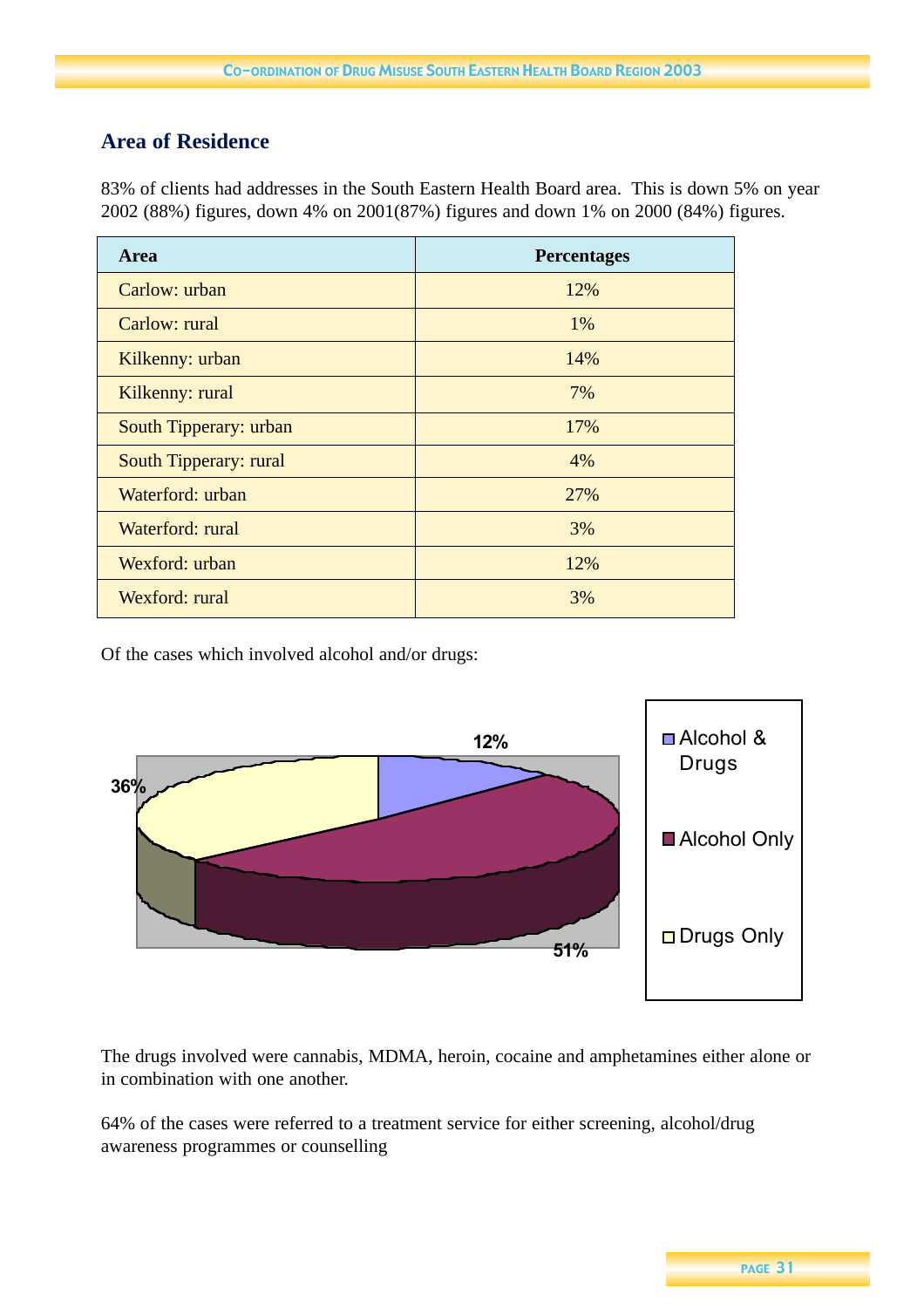## **9. COMMUNITY BASED DRUG INITIATIVES**

There are ten C.B.D.I. projects in the Region with a total of eleven project workers. The projects are – Carlow C.B.D.I., Kilkenny City Drugs Initiative, Kilkenny Rural Drugs Initiative, Clonmel C.B.D.I., Mid West Tipperary Drugs Initiative, Waterford C.B.D.I., County Waterford C.B.D.I., Southside Drugs Initiative, Waterford, Wexford C.B.D.I. and Suir Valley C.B.D.I., Carrick-on-Suir, Co. Tipperary.

The aim of the Community Based Drug Initiatives is to support local communities in increasing their awareness of drug related issues and to assist in developing strategies to reduce the demand for drugs in Communities.

It was decided to include data from the Community Based Drug Initiatives as they are frontline projects and any data provided could act as an early warning system in changes of alcohol/drug use on the ground. No data was received from the Southside Drug Initiative for 2003. The Suir Valley C.B.D.I., Carrick-on-Suir, Co. Tipperary began in October 2003 and data was received for this service for the last two months of the year.

The data as presented below is based on the number of individual contacts with the respective services and in no way reflects the overall work carried out by the C.B.D.I. project workers.

There were a total of 387 individual contacts made to the services in 2003 (495 in 2002) but this figure is understated as there is a considerable amount of data missing as no project workers were employed for periods of time during the year at Carlow C.B.D.I., Kilkenny City Drugs Initiative, Clonmel C.B.D.I., County Waterford C.B.D.I. and Southside Drugs Initiative, Waterford.

Over all the Services, 45% of the contacts were male, 51% female and 4% not known. These were the only services where there were a higher percentage of female contacts than male contacts.

| <b>Service User Contacts</b>          | $\frac{6}{9}$ | <b>Service User Contacts</b>      | $\frac{1}{2}$ |
|---------------------------------------|---------------|-----------------------------------|---------------|
| Self (information only)               | 6%            | <b>Concerned Professional</b>     | 25%           |
| Self (user)                           | 16%           | <b>Member Community Group</b>     | 4%            |
| <b>Concerned Partner</b>              | 8%            | <b>Member Parents Association</b> | 1%            |
| <b>Concerned Parent/Family Member</b> | 34%           | Not Known                         | 3%            |
| <b>Concerned Friend</b>               | 3%            |                                   |               |

## **Service User Contacts**

As with last year the main contacts to the services were made by a concerned parent/family member 34% (37% in 2002). In 2002 these were followed by self (information only) and self (user). In 2003, those contacts made by a concerned parent/family member are followed by concerned professional, 25% and self (user) 16%.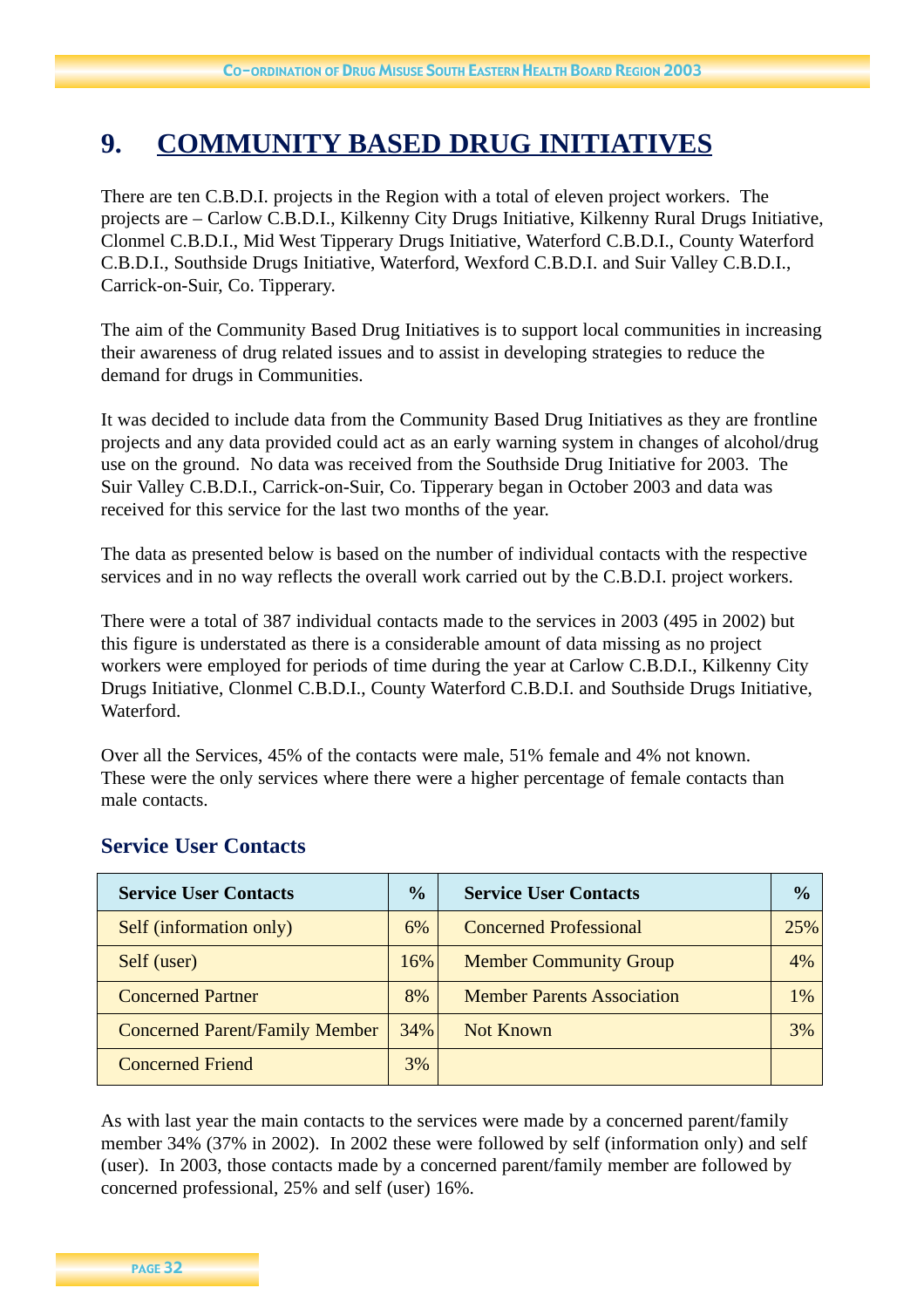## **Enquiries**

The following chart shows the type of information sought by the contacts for all the services during 2003.



The main enquiries were for information on services and advice/support.



## **Substances Discussed**

**Substance** 

As can be seen from the graph, those discussing more than one substance had the highest percentage, followed by not known and cannabis.

## **Outcomes**

35% of contacts were referred to another service. This is an increase of 7% on year 2002 figures. Referrals were to both statutory and voluntary treatment services, outreach projects, family support groups, youth services, education/training services etc. The main referrals were made to both statutory and voluntary treatment counsellors 43%, followed by family/parent support groups 16% and to outreach projects 7%. 7% were also referred to a combination of family support and counselling services.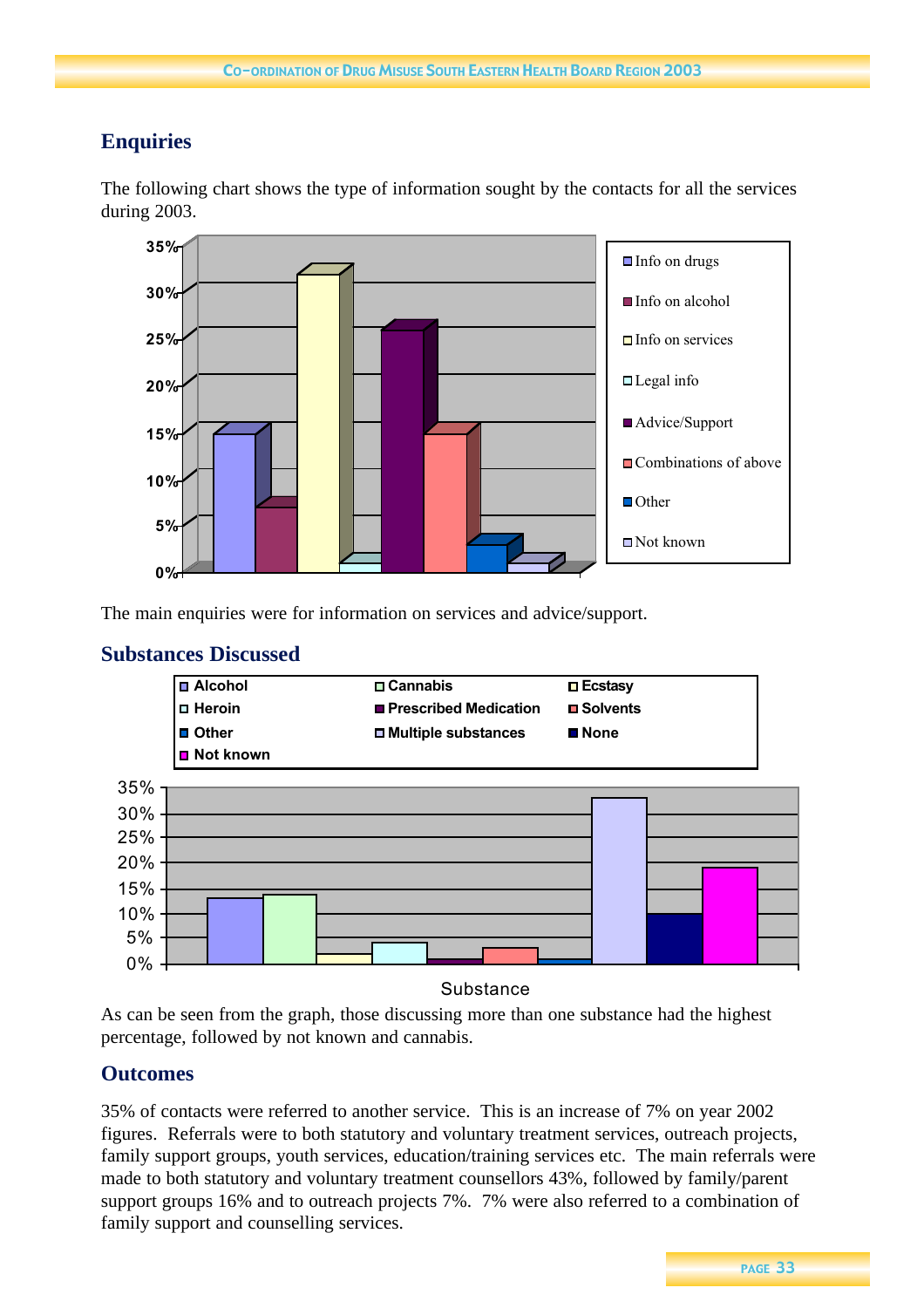## **10. AN GARDA SIOCHÁNA**

*When taking into account the data as presented for An Garda Siochána in this section, please note that the Garda Divisions are different from the South Eastern Health Board region, i.e. the South East Garda Region comprises: Tipperary, Waterford/Kilkenny andWexford/Wicklow. Carlow comes under the Eastern Region with Kildare*

The following data is taken from "An Garda Siochána Annual Report 2002".

## **2002 Headline Offences**

Headline offences are classified under ten groups. Group 5: Drugs, contains the possession of drugs for sale or supply, importation of drugs, cultivate or manufacture of drugs and destruction under drugs act. The total number of headline offences recorded in 2002 was 106,415 and group 5: drugs accounts for 2,979 or 3% of these.

#### **Garda Juvenile Diversion Programme**

The Garda Juvenile Diversion Programme was introduced in 1963 to provide an opportunity to divert juvenile offenders from criminal activity. The Programme provides that if certain criteria are met a juvenile offender under 18 years of may be cautioned as an alternative to prosecution.

In 2002, some 10,240 juvenile offenders were included in the Programme, an increase of 15.9% from 2001. There were a total of 20,647 referrals made to the Office during 2002. In the following table, since some juvenile offenders were referred on more than one occasion during the year the number of referrals is greater than the number of individual offenders.

| <b>Region</b>        | <b>No. Referrals</b> | <b>No. Individual Offenders</b> |
|----------------------|----------------------|---------------------------------|
| Eastern              | 3.257                | 2,709                           |
| <b>South Eastern</b> | 2,900                | 2,329                           |

The following table shows the number of prosecutions which were instituted in respect of referrals made during 2002 for the Eastern and South Eastern regions. Prosecutions take place where juvenile offenders do not meet the requirements for inclusion in the Programme. In some cases, for example, juvenile offenders may be prosecuted on an initial basis because they have been prosecuted previously or because of the serious nature of the offence involved. A prosecution can only proceed upon the direction of the Director of the Diversion Programme.

|                                 | <b>Total Prosecuted</b> |                                |  |
|---------------------------------|-------------------------|--------------------------------|--|
| <b>Region/Area</b>              | <b>No. Referrals</b>    | <b>No. Individual Offender</b> |  |
| Eastern: Carlow/Kildare         | 142                     | 111                            |  |
| <b>South Eastern: Tipperary</b> | 118                     | 73                             |  |
| Waterford/Kilkenny              | 406                     | 198                            |  |
| Wexford/Wicklow                 | 107                     | 82                             |  |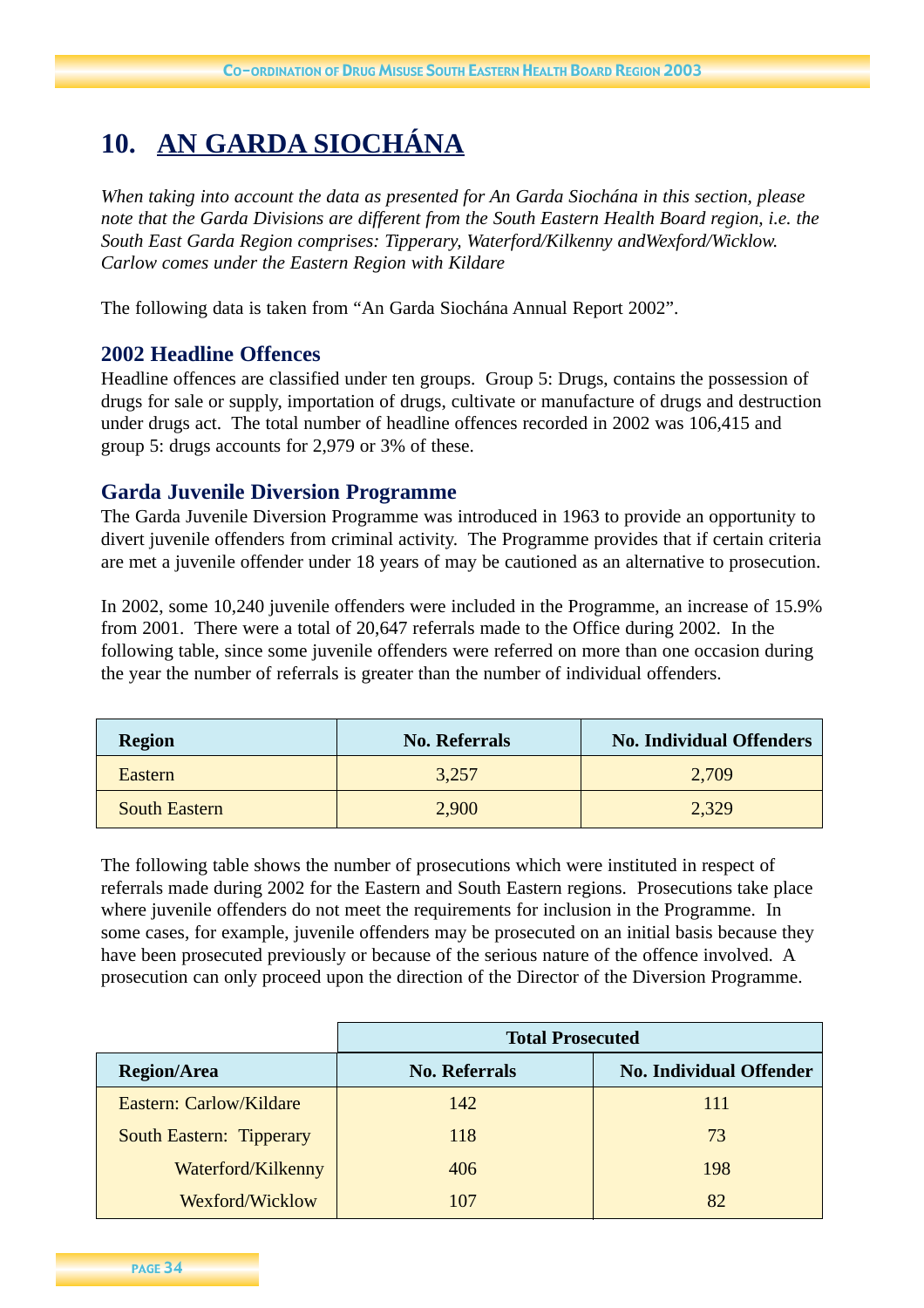## **Offences Involving Juvenile Offenders**

In general, adult and juvenile offenders commit similar criminal offences. (Certain offences, such as under-age drinking may only be committed by juvenile offenders).

Nationally, referrals in relation to drink related offences increased by 23% when compared to 2001. There was an increase of 40% from 2001 in the number of referrals relating to intoxication in a public place. Referrals relating to the purchase, possession and consumption of alcohol increased by 16% in 2002.

## **Alcohol/Drug Related Offences in which juvenile offenders were referred**

Drink related offences: 19.3%.

*this includes purchase/possession/consumption of alcohol, intoxication in a public place, drunk and disorderly/danger to traffic, simple drunkenness, found on licensed premises, miscellaneous.*

Drugs (possession): 5.1% Drugs (sale/supply): 0.7%

## **Non-Headline Offences**

There were 340,356 non-headline offence proceedings for 2002. The following are some of the alcohol/drug related offence proceedings from this section of the Garda report.

| <b>Offence</b>                                                       | <b>Proceedings Commenced</b> |
|----------------------------------------------------------------------|------------------------------|
| Supplying or selling intox. liq. to persons u 18 yrs                 | 234                          |
| Licencees: allow person $u$ 18 yrs – on – supply - consume           | 362                          |
| Purchase/consume/false rep. By person u 18 yrs to obtain intox. liq. | 76                           |
| Purchase etc. intox. liq. for delivery etc. to persons u 18 yrs.     | 114                          |
| Intoxication in public place: Section 4 Public Order Act 1994        | 22,701                       |
| Unlawful Possession Of Drugs: Section 3 M.D.A.                       | 6,038                        |
| Intoxicated Driving and In-Charge Offences                           | 13,441                       |

## **Drug Offences**

Misuse of Drugs Act (as amended) Offences where proceedings commenced by division and drug type (for East and South Eastern regions).

| <b>Region</b>      |     | <b>Resin</b> | Cannabis   Cannabis   Cannabis   Heroin   LSD   Ecstasy   Amphet   Cocaine   Other<br><b>Plant</b> |          |          |     |    |    |    |
|--------------------|-----|--------------|----------------------------------------------------------------------------------------------------|----------|----------|-----|----|----|----|
| Carlow/Kildare     | 194 | 71           | 2                                                                                                  | 10       | $\Omega$ | 177 | 33 | 19 |    |
| <b>Tipperary</b>   | 20  | 140          | $\Omega$                                                                                           | $\Omega$ | $\theta$ | 77  | 35 |    |    |
| Waterford/Kilkenny | 18  | 462          | 2                                                                                                  | $\Omega$ | $\Omega$ | 107 | 51 | 13 |    |
| Wexford/Wicklow    | 23  | 128          |                                                                                                    |          |          | 16  | 15 | 6  | 15 |

Nationally, there were a total of 7,976 possessions, supply, obstruction and other offences for 2002.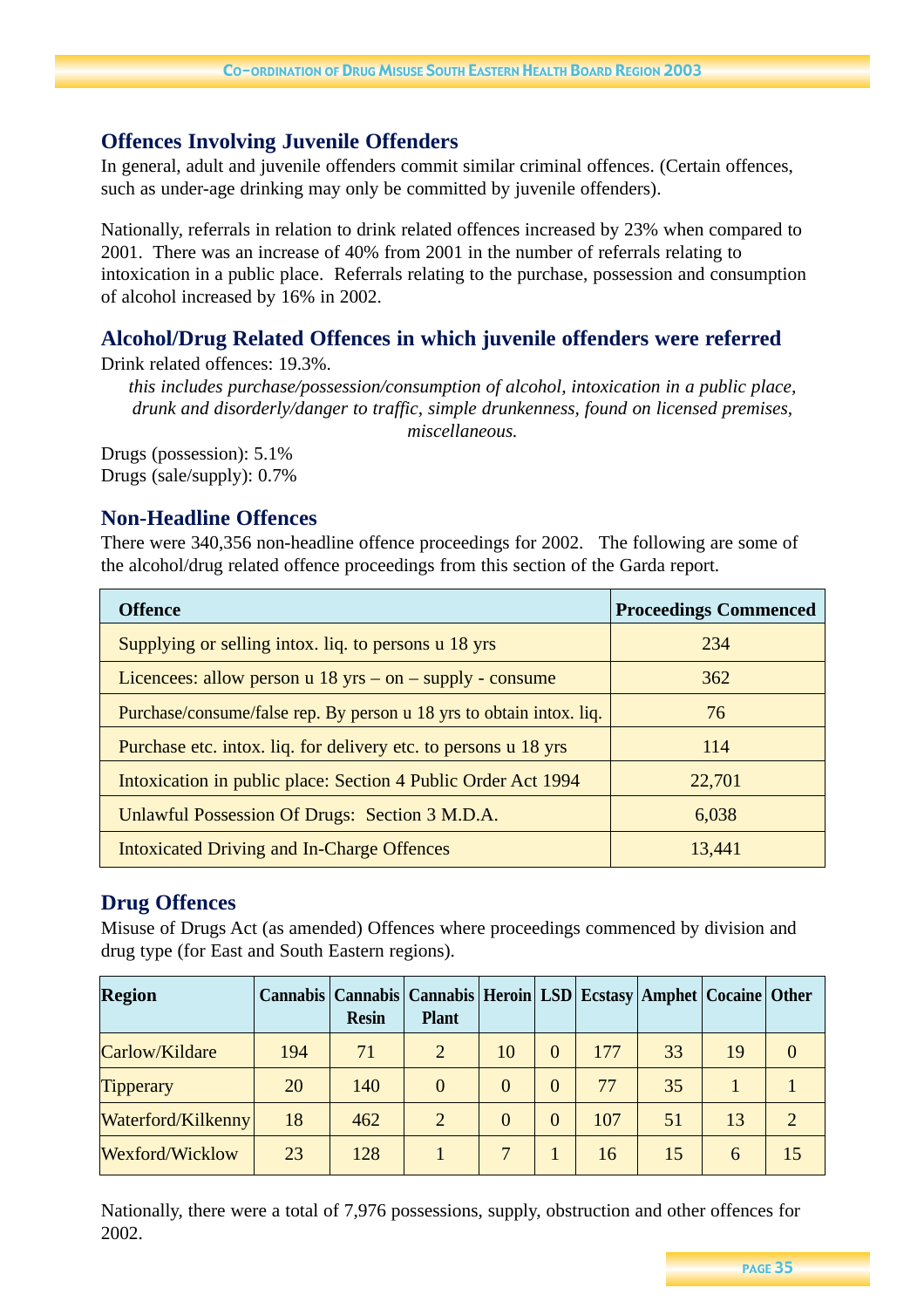| <b>Region</b>      | Sec 3 <sup>1</sup> MDA<br>(possession only) | Sec 15 MDA<br>(supplier/dealer) | Sec 21 MDA<br>(obstruction) | <sup>2</sup> Other MDA<br>offences |
|--------------------|---------------------------------------------|---------------------------------|-----------------------------|------------------------------------|
| Carlow/Kildare     | 274                                         | 51                              | h                           |                                    |
| Tipperary          | 261                                         | 68                              |                             | 12                                 |
| Waterford/Kilkenny | 760                                         | 165                             | 16                          |                                    |
| Wexford/Wicklow    | 255                                         | $\Delta$                        | h                           | h                                  |

Possession, supply obstruction and other offences

1 Misuse of Drugs Act, (as amended)

2 Other offences deal with offences such as importation, cultivation of cannabis plants and forging a prescription to obtain drugs.

The following table shows the number of persons against whom proceedings for drug offences were commenced by age and gender. Overall, there were a total of 6,678 persons prosecuted for drugs offences in 2002.

|                    | <b>Under 17 yrs</b> |   | $17 - 21$ yrs |    | Over 21 yrs |    |
|--------------------|---------------------|---|---------------|----|-------------|----|
| <b>Region</b>      | М                   | F | M             | F  | M           | R  |
| Carlow/Kildare     | 21                  | 2 | 139           | 6  | 164         | 9  |
| <b>Tipperary</b>   | 23                  |   | 116           | 8  | 118         | 9  |
| Waterford/Kilkenny | 40                  |   | 309           | 21 | 501         | 32 |
| Wexford/Wicklow    | 19                  |   | 97            | 3  | 148         | 10 |

The number of persons prosecuted increased by 34% in the South Eastern Region while it decreased in all other regions.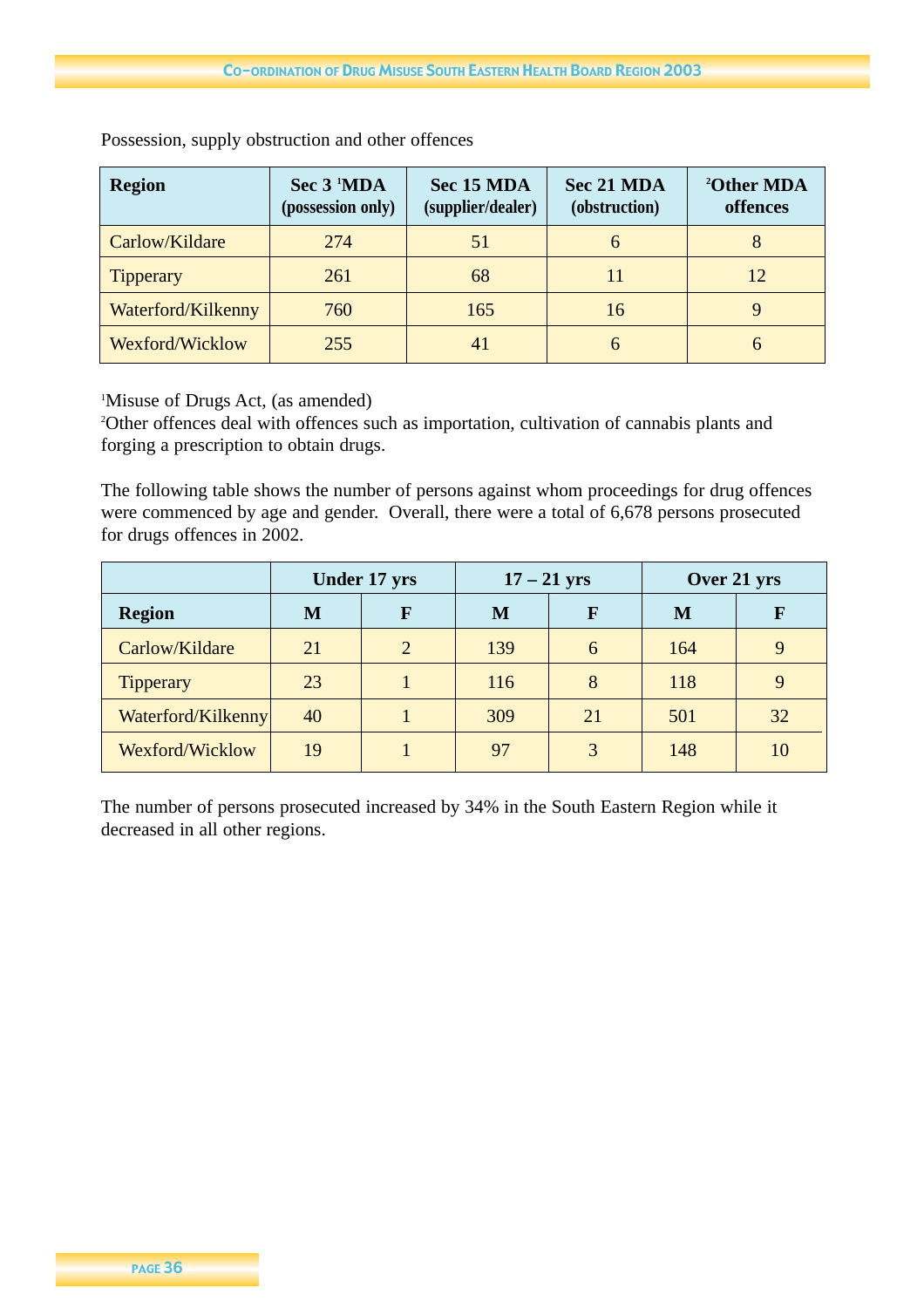## **12. NATIONAL DOCUMENTATION CENTRE ON DRUG USE**

This documentation centre is open from 9.30am to 4.45pm, Monday to Friday.

National Documentation Centre on Drug Use, Health Research Board, Holbrook House, Holles Street, Dublin 2, Ireland. Tel: +353 1 6761176 ext 175 +353 1 6618567 Email: ndc@hrb.ie Website: www.hrb.ie/ndc